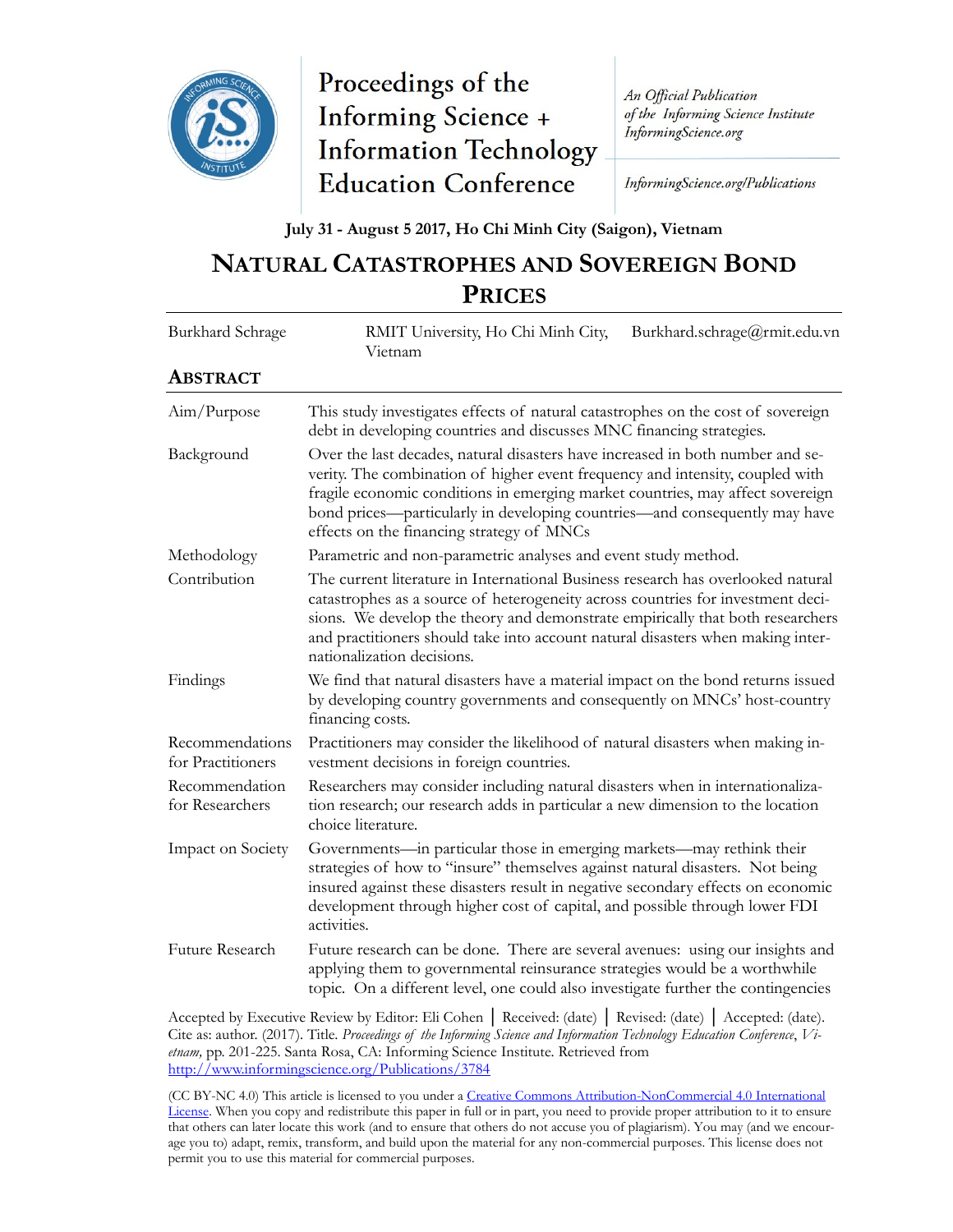of our findings and extend the theoretical framework towards developed markets.

Keywords natural disasters, location choice, multinational corporations, international strategy

# **INTRODUCTION**

Natural disasters—hurricanes, earthquakes, floods, windstorms, and the like—have long been considered a tragic interruption to a country's development process.[1](#page-1-0) They cause large and unexpected losses. Lives are lost, networks disrupted and capital investments destroyed. Over the last decades, the frequency and severity of natural disasters have substantially increased, and the devastating effects are particularly magnified in developing economies. For example, during 1990 to 1999, the total direct economic loss from natural disasters was some US\$670 billion (Munich Re, 2004), imposing a significant financial burden particularly on emerging markets governments. Given their impact on emerging market economies, do these disasters matter for MNCs' international strategy?

In order to respond to that question, we investigate links between natural catastrophes, the cost of sovereign debt, and MNC financing strategies in developing countries. In particular, we examine evidence supporting the proposition that catastrophic events increase sovereign bond spreads in developing countries. We further examine under which conditions these events are associated with increasing bond spreads.

We study the effect of natural catastrophes in emerging market countries because the impact of a catastrophe can be very substantial relative to their gross domestic product and may result in longterm inability to sustain economic progress. Additionally, catastrophe risk insurance is primarily born by governments in developing countries and by public capital markets in industrialized countries. Seen though an obsolescing bargaining lens (Vernon, 1971, 1977), the host-country government's goals may shift towards rebuilding infrastructure, which increases potential conflicts with a MNC operating in that country. Constraints of host-country governments' have increased as well, as the financial burden of the recovery process primarily lies in the hands of the public institutions (Kunreuther & Linnerooth-Bayer, 2003). By awarding the host-country a higher risk premium, or increase the cost of financing, foreign-based investors perceive these changes in government goals and constraints.

Previous research as well as the commentary from public policy makers and business experts has suggested a link between the catastrophes and heavy cost to governments but surprisingly no previous research has implemented any systematic study designed to test for empirical evidence of such links. Our study attempts to address this gap. Catastrophe risks have peculiar features that distinguish them from many other types of risks often recognized by the international business literature and thus represent a promising alley for research.

For international business scholars, this research implies the necessity to consider host-country financing constraints contingent on catastrophic risks as part of the foreign direct investment decision. Bond spreads have been shown in the international finance literature as a good proxy for hostcountry risk perception (Lee and Kwok, 1988). International business ("IB") research has long recognized the importance of understanding the divergent interests of foreign investors and possible constraints of host states, and resulting risks investors perceive over time, particularly in nonindustrialized country contexts (Vernon, 1971; Fagre & Wells, 1982; Kobrin, 1987; Minor, 1994; Wells

<span id="page-1-0"></span><sup>1</sup> Natural disasters and catastrophes are used interchangeably throughout this paper. A natural disaster typically refers to an extreme event caused by a natural force or hazard, which overwhelms the response capability within a geographic area and thus affects the social and economic activity of that region.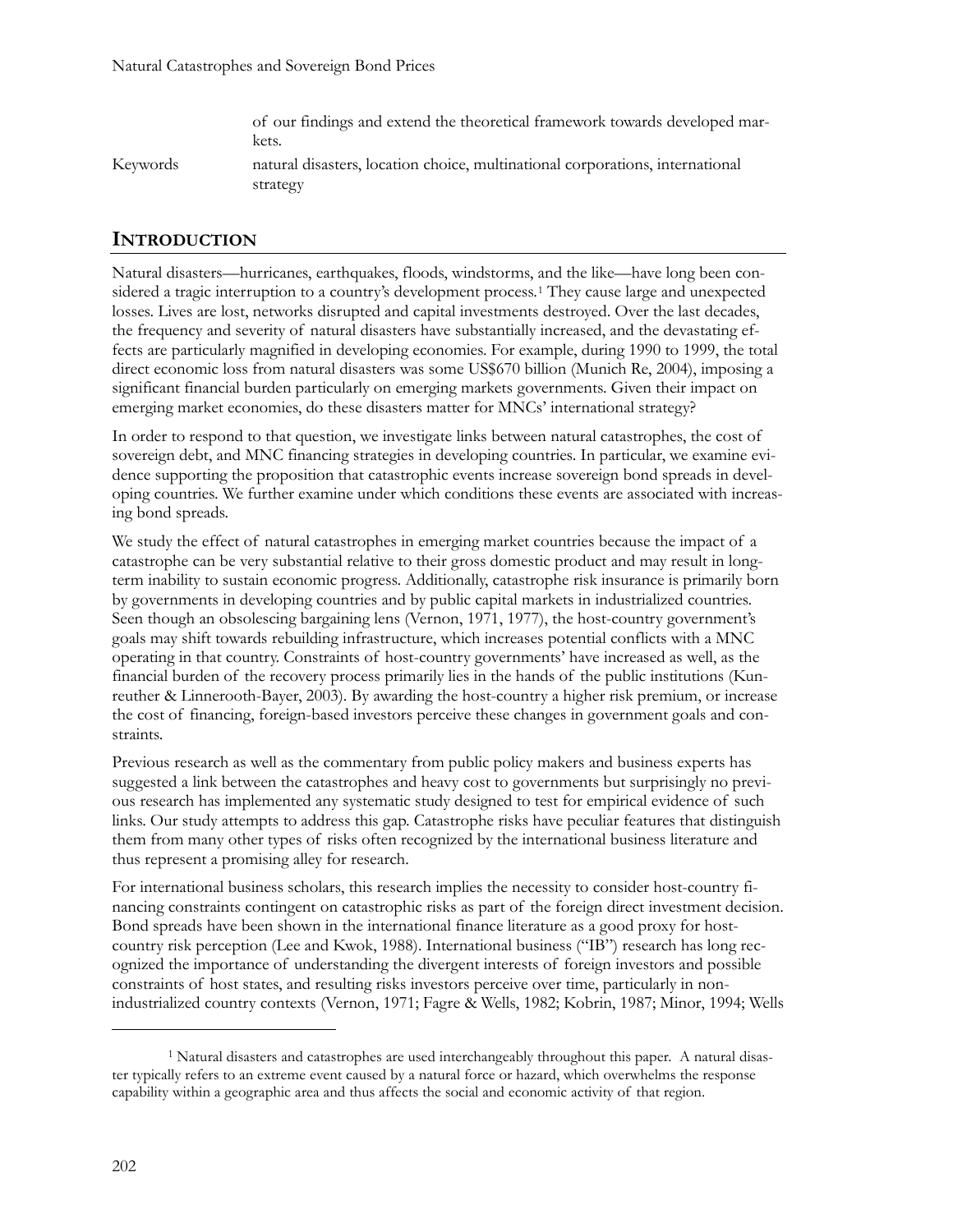& Gleason, 1995; Eden & Appel-Molot, 2002). The last decade of IB research has re-examined these interests with greater emphasis on understanding what strategic actions host states can take to reduce perceived risks and attract international investment (Lenway & Murtha, 1994; Murtha & Lenway, 1994), and what legal and political institutions (Murtha, 1993; Henisz, 2000; Dixit, 2003) may constrain such state actions. In addition to these literature streams, traditional IB research including Perlmutter (1969), Kindleberger (1970), Porter (1986), and Bartlett and Goshal (1989) has discussed extensively adoption of host-country and home-country orientation of MNCs. Given that the financing function firms

The following section overviews literature related to this study. We start by briefly introducing conceptual issues on catastrophe financing. Then we proceed by outlining the idiosyncrasies of developing countries concerning natural disasters and the exposure of MNCs to catastrophe risks.

The third section develops the relationship between sovereign bond prices and catastrophes, and presents the hypotheses and empirical testing methods. This section also describes the data sources and samples in detail, and outlines the econometric methods used.

The fourth section presents our results and the last section concludes and discusses.

# **RESEARCH BACKGROUND AND RELATED LITERATURE**

### CATASTROPHE RISK PHENOMENON

Several factors emphasize the concern to consider natural disasters as an added dimension of risk for both MNCs and sovereign governments. Over the past several years, catastrophes have increased both in number and severity (Stripple, 1998).[2](#page-2-0) During the 1990s catastrophic events grew five-fold. In the period between 1990 to 1999, the total direct economic loss from natural disasters was some US\$670 billion (Munich Re, 2004). In the last decade, the number of catastrophes has more than doubled, and the resulting economic loss for the world's economies multiplied by a factor of 6.7 compared to the decade of 1960s. Figure 1 provides a decade comparison of natural catastrophes between 1950 and 2003 and Figure 2 provides a frequency chart of the disasters for the same period with global number of people affected and killed.

| Decade              | 1950-<br>1959            | 1960-<br>1969 | 1970-<br>1979 | 1980-<br>1989 | 1990-<br>1999 | Last 10<br>years |                                                     | Last $10-60s$ |
|---------------------|--------------------------|---------------|---------------|---------------|---------------|------------------|-----------------------------------------------------|---------------|
| Number<br>of Events | 20                       | 27            | 47            | 63            | 91            | 60               | The comparison<br>of the last ten<br>years with the | 2.2           |
| Economic<br>Losses  | 42.7                     | 76.7          | 140.6         | 217.3         | 670.4         | 514.5            | 1960s shows a<br>dramatic increase                  | 6.7           |
| Insured<br>Losses   | $\overline{\phantom{a}}$ | 6.2           | 13.1          | 27.4          | 126.0         | 83.6             |                                                     | 13.5          |

*Source: Munich Re, 2003*



<span id="page-2-0"></span><sup>2</sup> There are many reasons for the escalation in the scope and frequency of natural disasters. Global climate change is accepted as one of the important factors. Stripple (1998) points out that, while the scientific community is not unanimous in its judgment, there is growing support for linking natural catastrophes to the increase in greenhouse gasses and the ensuing effects on regional climate regimes. The increase in extreme weather events we have seen in the last decade is consistent with the developments that climatologists expect in a warmer climate.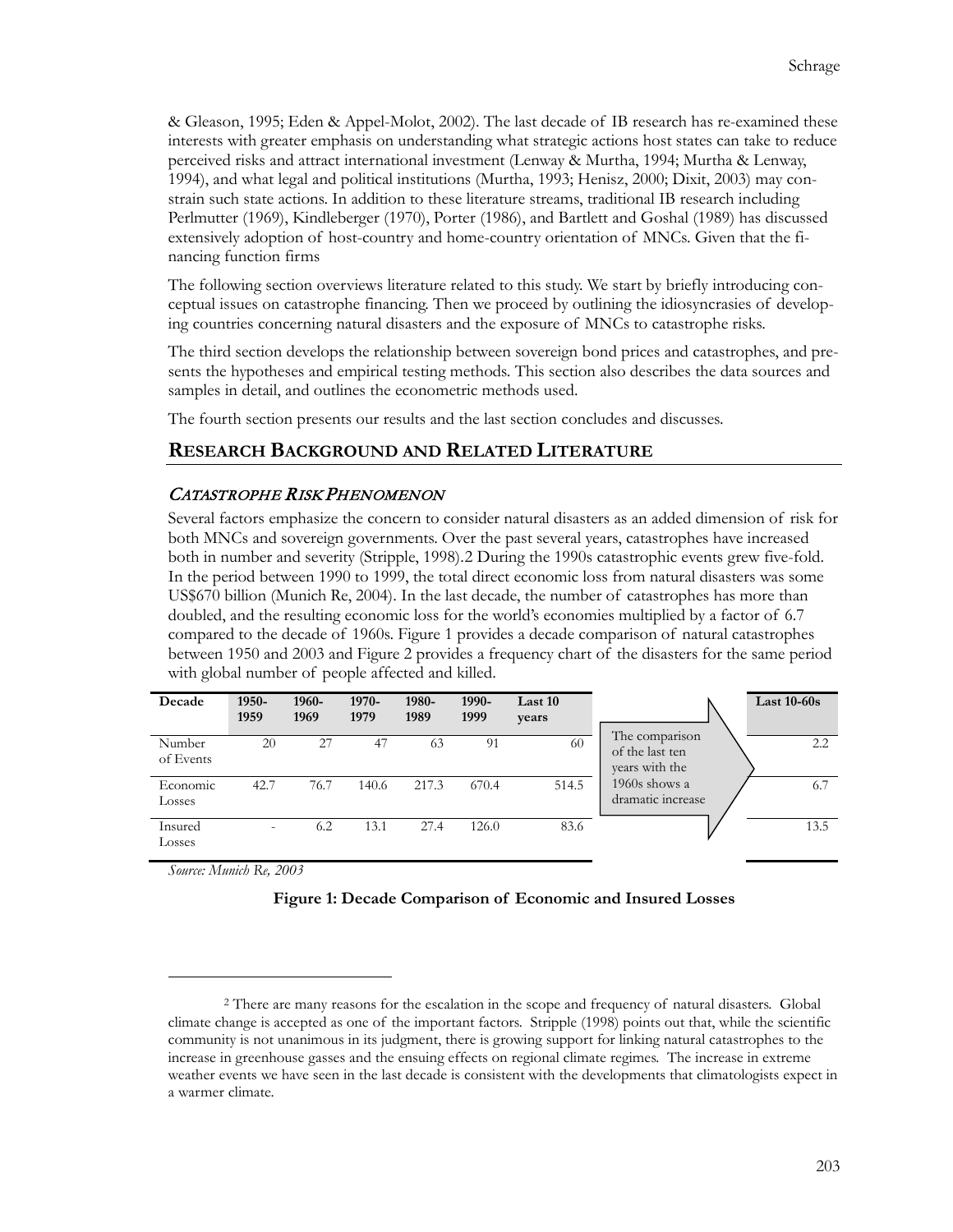

*Source: EM-DAT: The OFDA/CRED International Disaster Database, Universite Catholique de Louvain, Brussels*

# **Figure 2: Natural Disasters, Number of People Affected and Casualties between 1950-2003**

Developing countries incurred the majority of the cost. In 1998, close to half of the economic losses caused by natural disasters were related to a single event in China: the Yangtze River flood. Likewise, when Hurricane Mitch struck, two-thirds of global losses affected the less developed economies of Central America (Freeman, 1999). In December 2004, a Tsunami devastated parts of least six countries in Asia. More than 220,000 people were killed, several million people were displaced from their homes, and governments incurred economic losses of at least \$18 billion.



#### *Source: Gurenko, 2004*

**Figure 3: Uninsured Economic Loss as Percentage of GDP and Government Revenues**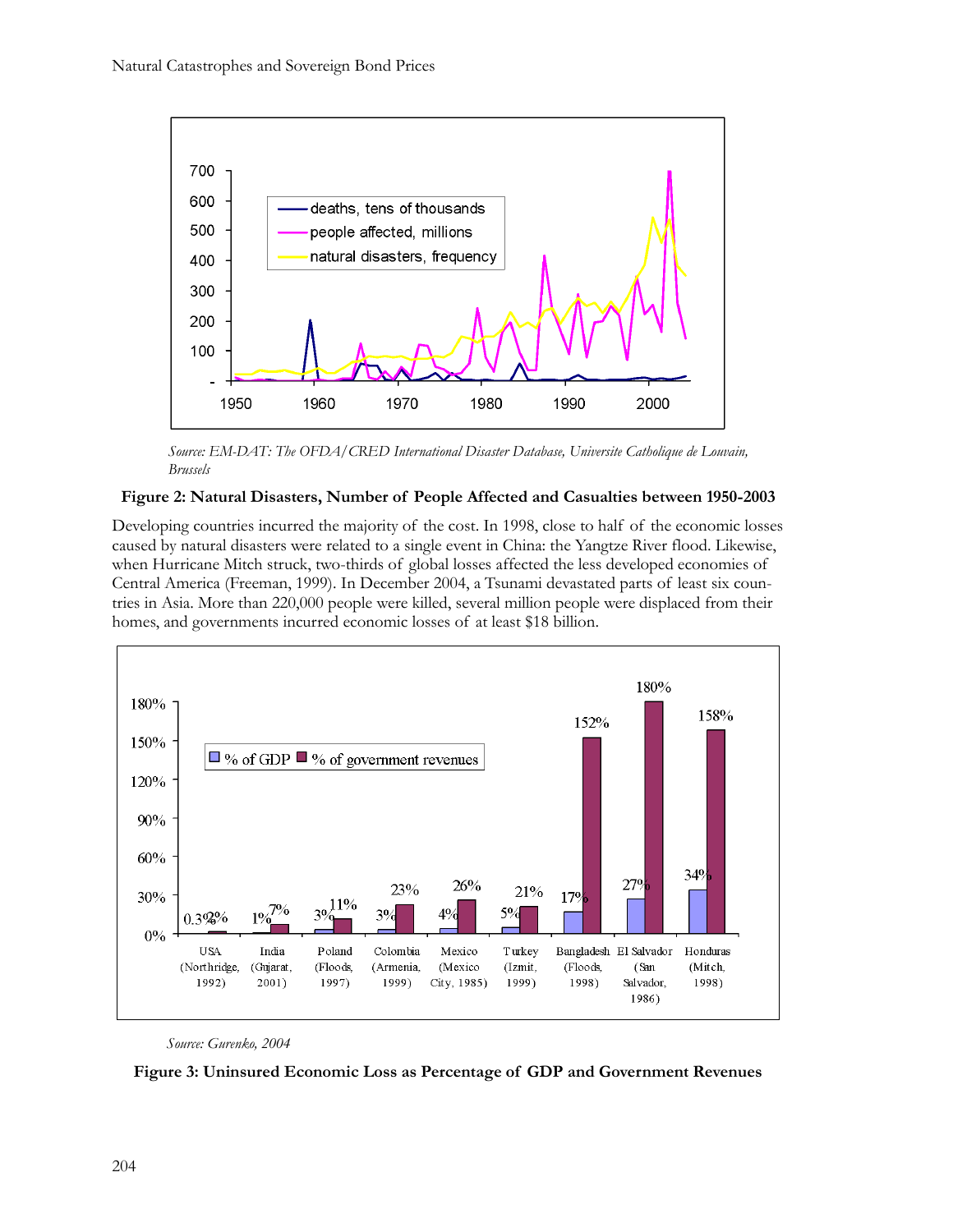The combination of higher event frequency and intensity, coupled with the fragile economies of the developing countries, increases the potential damage from natural disasters and pose a challenge to sustainable economic development. Economic losses from a single catastrophic event can be devastating for particularly small economies. El Salvador's earthquake of 1985 destroyed 27% of GDP and was equivalent to 158% of total government revenues. Even for larger economies, fiscal implications could be quite severe. The losses from the Gujarat earthquake, for example, amounted to 7% of government revenues and in subsequent years the Indian government faced an increase its fiscal deficit by a few percentage points (Gurenko, 2004). Figure 3 provides an overview of uninsured economic losses as percentage of GDP and government revenues for selected natural disasters in the last decade.

Developing economies are more vulnerable to disasters for a host of reasons. First, these nations often incur large losses as they are composed of densely populated neighborhoods, often developed with little, if any, planning, poor infrastructure, and degraded housing. Economic assets are more often built in exposed regions, which increase the risk for extended potential damage (Kleindorfer and Kunreuther, 1999a). Second, nascent insurance markets cannot readily absorb most of the losses resulting from a catastrophe. Most insurance for economic effects of natural disasters covers private assets in the developed countries, while developing countries are largely left without financial coverage (Swiss Re, 2000). Although insurance companies have started to expand their operations to emerging markets in the recent years, the most vulnerable countries remain highly exposed to disasters, which leave them reliant on external aid and post disaster funding to deal with natural disasters. Third, the indirect effects are often far higher and cause longer-term instabilities (National Research Council, 1999). Lack of liquidity in the aftermath of a disaster severely retards economic recovery. When a disaster strikes, funds targeted for development are often diverted to finance relief and reconstruction efforts, jeopardizing long-term goals. Many catastrophes have resulted in billion dollar costs. Relative to the small gross domestic product of a developing country, the impact can be difficult to bear and may result in long-term inability to sustain economic and social progress.

With infant insurance markets and low-income levels, governments are the primary financiers of the catastrophes in developing economies, and this makes host-countries in emerging markets particular sensitive to increase in perceived risk by investors, as governments become increasingly constraint through natural disasters.

Natural disasters can be characterized as low-frequency, high-severity loss events. These are types of losses that happen rarely, but with very high severity, where the covariance among the individual risks making up an insurance portfolio are also relatively high. It is difficult for the insurance industry to handle such losses because the usual pooling mechanisms in order to diversify risk do not apply.

As a result, managing catastrophic risk has its unique challenges. Catastrophic events are less probable but very large in terms of loss potential. Diversification is difficult even at a global level. Consequently, when a disaster strikes, aggregate losses tend to be very high. This highly correlated and large nature of the catastrophe risk makes it difficult for the private insurance companies to fully diversify the risk in the system.

Catastrophe risks, especially large ones, can threaten the solvency of individual insurance companies due to the extreme agglomeration of loss events. For example, a loss of \$100 billion—which is probable from a single earthquake or hurricane—would seriously impair the capacity of the insurance industry (approximately  $30\%$  $30\%$  of the equity capitalization of the US insurance industry).<sup>3</sup> The same amount of loss, on the other hand, would be more manageable relative to the large size of stock and

<span id="page-4-0"></span><sup>&</sup>lt;sup>3</sup> The capital of US Property/Casualty industry is about \$350 billion, and the global reinsurance is about \$125 billion. A loss of \$100 billion would equal to about 30% of the equity capital of the US insurance industry, and about 80% of the global reinsurance.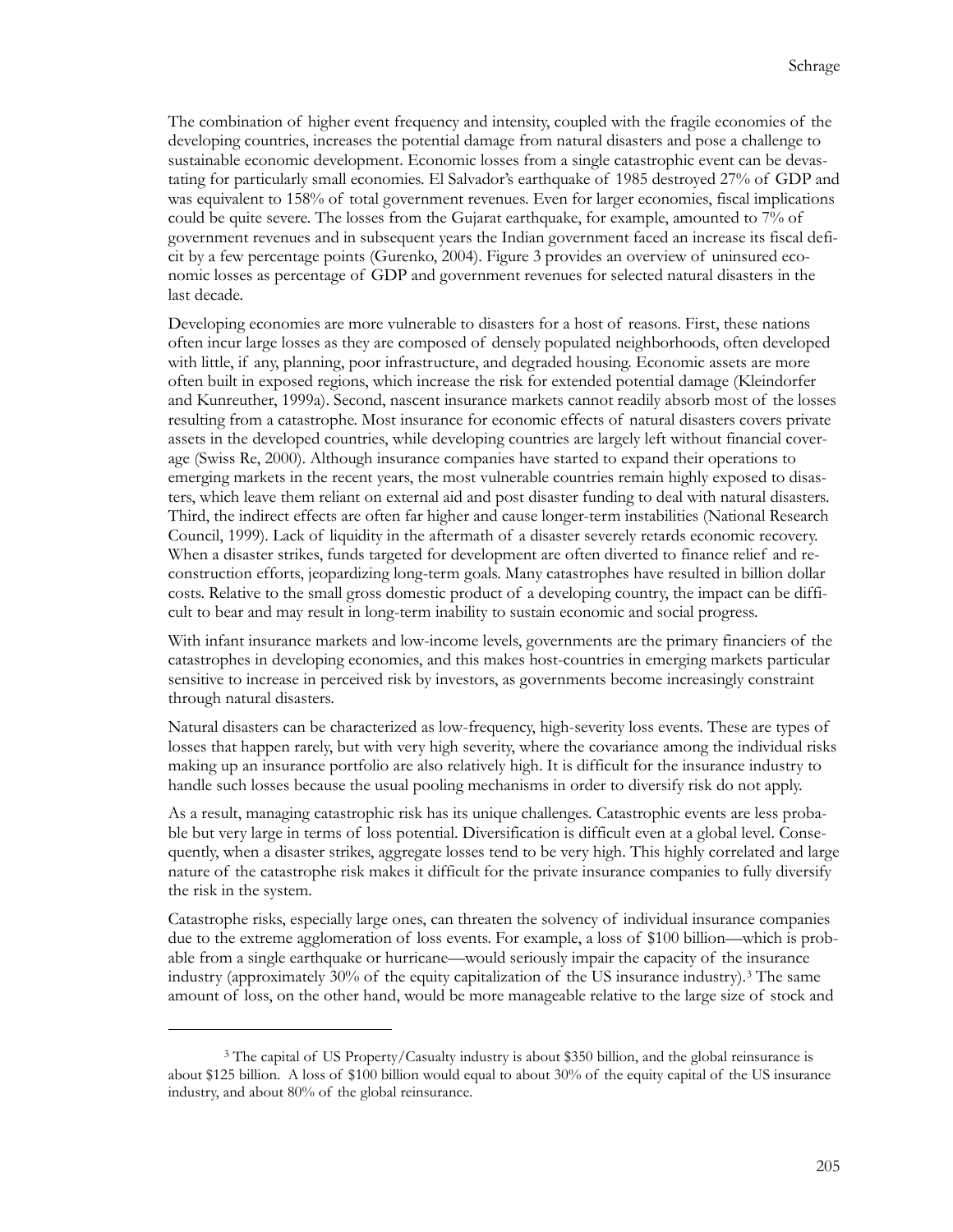bond markets (less than 0.5% of market value), and would partly be swamped in the normal trading volatility (Cummins *et al*., 2000; Froot, 2001).[4](#page-5-0) Thus, securitization of catastrophe risk and bringing it to capital markets, offers a potentially more efficient mechanism for financing catastrophe losses compared to conventional insurance and reinsurance structures.[5](#page-5-1) This recognition led to analysis and development of innovative ways to transfer catastrophe risk to capital markets.

Many scholars documented the ineffectiveness of reinsurance markets for financing large infrequent events and the potential for securitization of catastrophe risk. Froot (1997, 1999) illustrates that very little insurance is in place for large event losses. He examines reinsurance buying patterns using data from property/casualty contracts and observes that reinsurance coverage as a fraction of exposure declines markedly with the size of the event, falling to a level of less than 20% for events of about \$5 billion or greater. Froot concludes these losses are paid mostly *ex-post* by some combination of insurers and re-insurers, insureds, state and federal agencies, and taxpayers merely by the fact that there is relatively little insurance in place for such large event losses.

# GOVERNMENTS, CATASTROPHES AND DEVELOPING COUNTRIES

Catastrophes have an added significance in developing countries as these countries often suffer higher losses as a proportion of their income. Poor housing, weak building codes, lack of urban planning and insufficient infrastructure further exacerbate their vulnerability. Hence, countries with high poverty levels are more exposed to the disruptive social effects of natural catastrophes, and tend to experience more fatalities and more severe economic damage (Freeman, 1999).

A primary difference between the developing world and the developed countries in financing catastrophe risk is the weighty involvement of the government. Even in developed nations with welldeveloped insurance markets, loss potential from cat-risk exposures can be so large that the insurance markets are unable to provide sufficient capacity at reasonable prices. In emerging economies, as there are no private insurance markets developed to absorb or manage catastrophic events, govern-ments very often are forced to act as the reinsurers of the last resort.<sup>[6](#page-5-2)</sup> Thus, the government becomes crucial.

The role of governments in compensation and disaster aid to the victims is controversial in the developed markets. On the one hand, some scholars argue that large catastrophes must be reinsured by the government (or in the financial markets) as the cost to the society is very high (Lewis and Murdock, 1996; Cutler and Zeckhauser, 1999). Lewis and Murdock (1996) studying the prospective role of the US Government and federal reinsurance, find that the insurance markets are limited in their ability to *inter-temporarily* diversify catastrophic risk. They propose a new form of federal reinsurance based on the auctioning of multiple peril catastrophe call spread options that cover industry losses in

<span id="page-5-0"></span><sup>4</sup> Publicly traded stocks and bonds have a total market value of about \$60 trillion. The historical volatility of the stock market corresponds to a daily change in market value of about 1%, whereas the daily change in bond returns in about 0.7%. A loss of 100 billion dollars would be less than 0.5% of the market value of bonds and stocks.

<span id="page-5-1"></span><sup>5</sup> By efficiency, we refer to the theory of diversification based on the law of large numbers. The demand for global reinsurance as attributable to covariability of risk within the insurance/re-insurance industry can be reduced or eliminated through diversification of the risk to capital markets. This theory gives rise to a natural definition of market efficiency as the degree of risk remaining after the diversification to capital markets has taken place.

<span id="page-5-2"></span><sup>6</sup> According to a study by Swiss Re (1996), developing economies in Asia were hit highest with catastrophes (50% of all events and 70% of all catastrophes), but the region had lowest insurance cover (8.75% of losses), compared to the USA/Europe with relatively low catastrophes (15%/13% of total) and high insurance coverage (64%/22% of losses).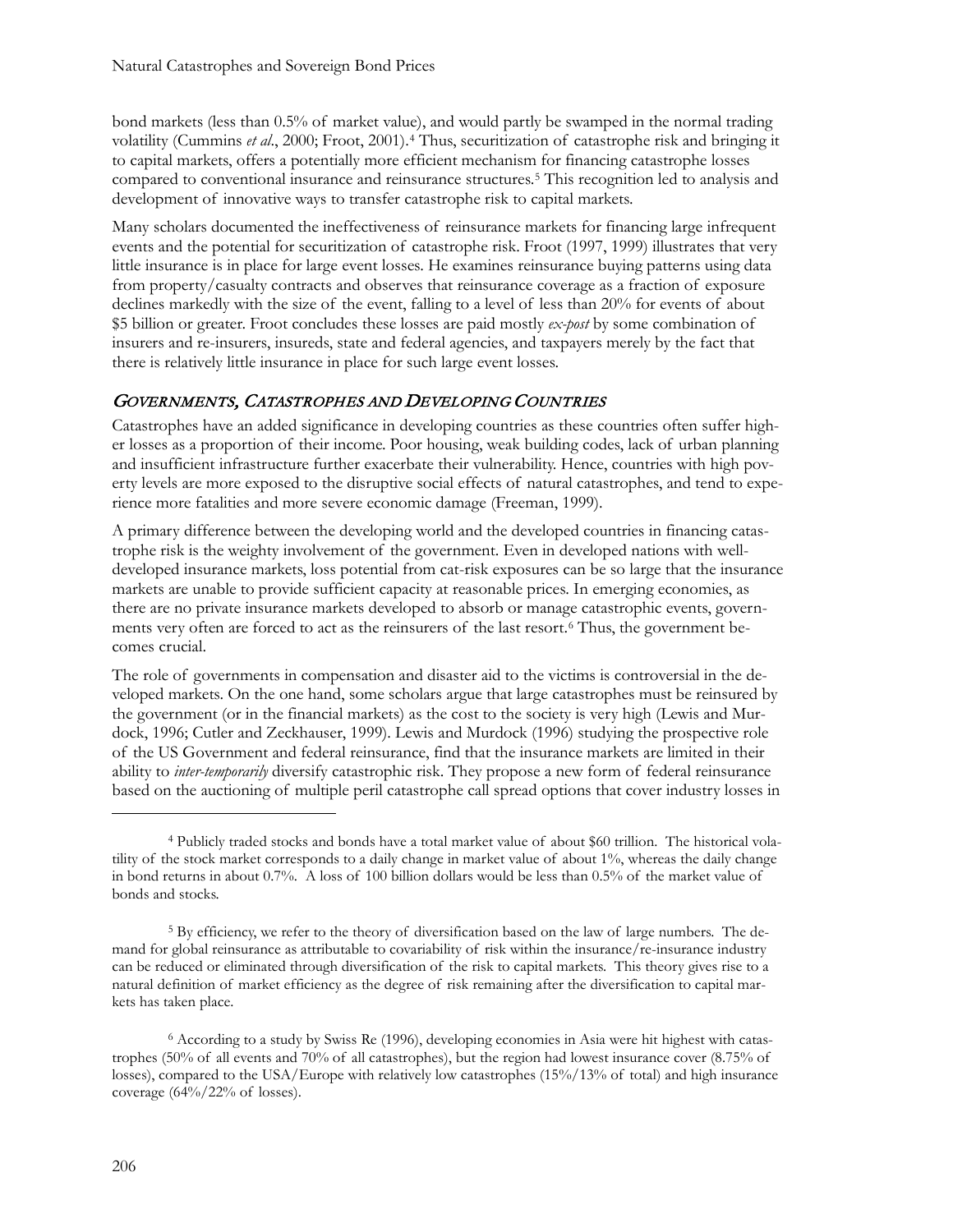the range of \$25-50 billion. The article argues that the sale of these contracts utilizes the unique inter-temporal diversification capabilities of federal government to expand the market for natural disaster risk while enhancing the private market equilibrium.

While private insurance should be more efficient at spreading risk, it assumes well-functioning, competitive markets. In the case of developing economies, however, there is low insurance penetration and markets are less efficient. Global insurance companies are expanding their coverage for natural hazards in less developed markets; nevertheless, this is often suboptimal from an economic standpoint. Small and poorly capitalized domestic insurers have little risk-bearing capacity of their own and have to rely predominantly on the global reinsurance markets to provide catastrophe insurance coverage in the domestic market (Gurenko, 2004). This strong dependency is usually associated with high costs and unaffordable premiums. International insurers may overcharge clients with small bargaining power. They may also reflect their reluctance to assume risks often lacking statistical record in higher premiums. Moreover, market segmentations and regulatory constraints can impose additional charge to insurance costs. Consequently, in almost all developing countries governments remain to be the primary source for funding disaster losses.[7](#page-6-0)

Pollner (2001) demonstrates that in natural disaster prone small economies, difficulties in funding catastrophic risks become magnified. He studies hurricane-prone countries in the Eastern Caribbean and argues that in the Caribbean region, the problem of catastrophe risk insurance and constraints to expanding risk management strategies are linked to both the limited domestic risk bearing capacity and the dynamics of international market forces. He proposes sub-regional diversification and suggests that World Bank (and other international development institutions) assist in this risk reduction process. He argues that the combination of public, private, international and multilateral resources can jointly implement broader cost-effective risk management tools, which can minimize the economic and financial disruptions of disaster events in small economies.

# MULTINATIONAL CORPORATIONS AND CATASTROPHE RISK

 $\overline{a}$ 

Prior IB research has established that the attractiveness of a foreign direct investment decision depends on different factors, including macro-economic, political, institutional, and competitive risks. All these dimensions are often labeled as the multidimensional construct of "country risk."

Cross-country variations in country risk have been widely documented (e.g., Economist Intelligence Unit, 2003). It is true, due to ongoing global shifts in ideology from the "state" to the "market," such risks appear to be declining over time; notwithstanding these trends, it is also true that, in many countries, such risks continue to remain salient (UNCTAD, 2002).

Given the ongoing and widespread prevalence of country risk, managers of MNCs rarely if ever have the strategic justification for avoiding it altogether. Many countries are characterized not just by relatively higher levels of risk but also by lower resource (including labor) costs and/or relatively larger markets. It is for these reasons that many MNCs find it strategically necessary to establish operations in relatively higher risk countries such as Mexico, Brazil, China, or India (Weiss, 1990).

Unfortunately, commercially available measures of country risk fail to anticipate significant economic or political changes. In a recent study, Oetzel et al. (2001) examined the performance of 11 widely used measures of country risk during a 19-year period across 17 countries. These authors found that none of the sampled measures was effective in predicting periods of significant volatility, their proxy for commercial risk.

<span id="page-6-0"></span><sup>7</sup> The standard theory is that the cost of public risk bearing in the hands of each individual in a country is *de minimis* and should therefore be considered small in the hands of government. The cost of risk in each individual's hand approaches zero the smaller the risk is to the wealth of a country, or larger the population through which the risk can be transmitted using taxes.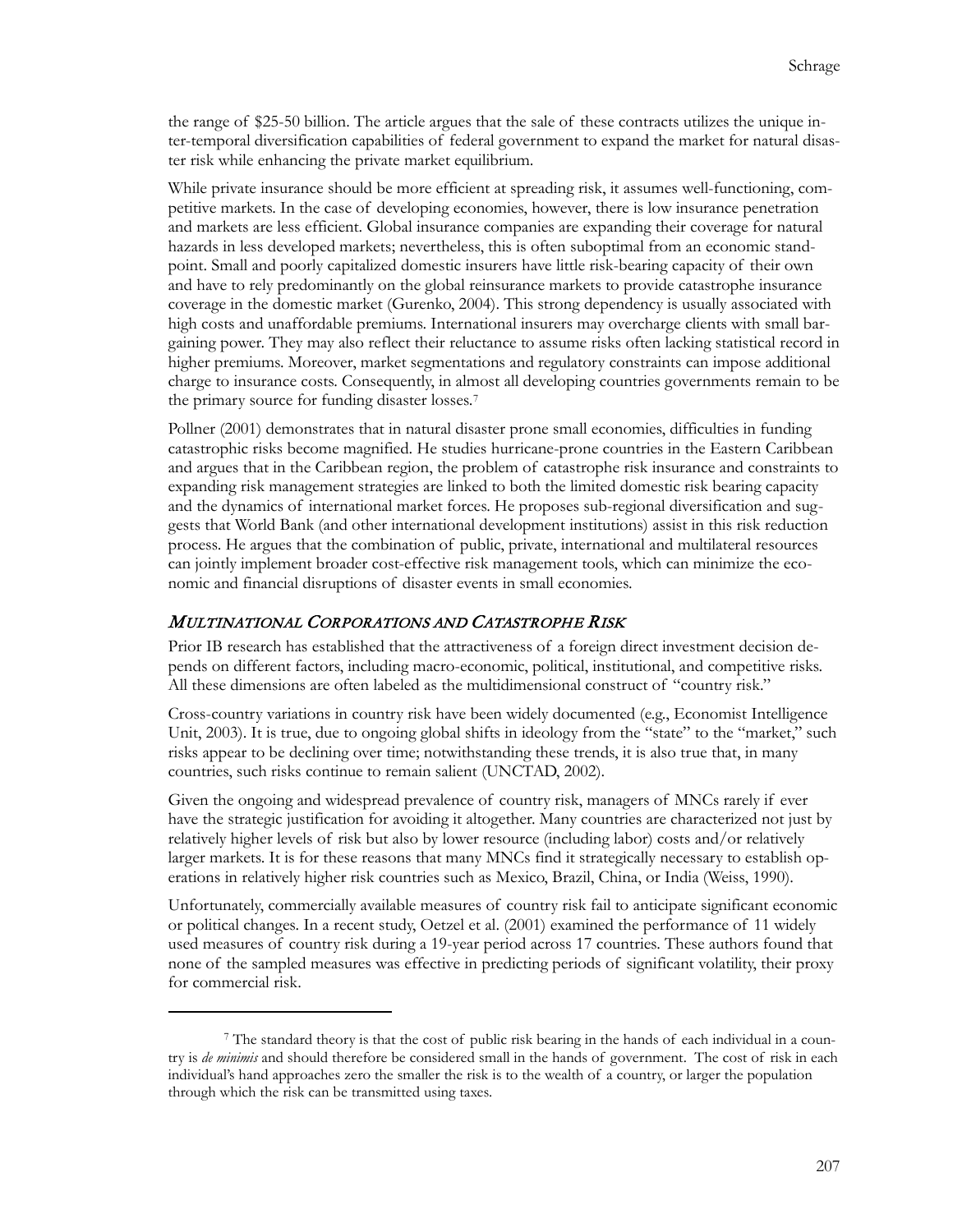International finance research employs as country risks the yield spread of domestic sovereign debt over the "riskless" US treasury bills.

# **HYPOTHESES DEVELOPMENT AND EMPIRICAL SETTING**

# HYPOTHESES DEVELOPMENT

As pointed out before, we focus our empirical test on the relationship between catastrophes and *expost* borrowing cost (yield spreads*)* of governments as a proxy for country risk. This section develops several hypotheses with this regard.

Kunreuther and Linnerooth-Bayer (2003) ask whether there are political or other constraints in arranging financing in the developing economies after a catastrophic event. Therefore, our first Hypothesis for this study is:

# *H1: Catastrophes are immediately associated with increasing sovereign bond spreads.*

If the theoretical premises recalled above are true, it may be expected that the cost of borrowing for governments would increase after the catastrophes occurred. One would expect to see spreads increasing more in less developed countries with no funds in place. First, countries with low GDP per capita tend to have less efficient and less liquid bond markets than countries with high GDP per capita incomes. The lack of efficiency and market liquidity results in generally higher price volatility. Second, the higher risk of defaulting on their debt would make it difficult or expensive to raise funds especially after a major disaster. Hypothesis 2 is motivated by this notion and is structured in two subparts:

# *H2a: Catastrophes are associated with higher increases in bond spreads of less developed market issuers.*

# *H2b: Catastrophes are associated with higher increases in bond spreads of countries with lower sovereign ratings.*

One important factor that affects the countries' loss-bearing capacity is their ability to mobilize savings and the level of insurance penetration in those countries. If there is high savings in a country for insurance coverage, the bond market reaction is expected to be lower. Thus, the third Hypothesis is related to how much a country is able to mobilize its insurance savings:

### *H3: Catastrophes are associated with higher increases in bond spreads of countries with less insurance coverage.*

Previous research argues that, as the incidence and severity of disasters increase, the financing of disaster relief and reconstruction becomes more of a concern for governments. This is especially true if the disasters produce a high damage relative to the country's GDP. Hypothesis 4 is motivated by this notion and seeks to answer if there is a size effect reaction to catastrophes. High damage relative to a country's GDP would provide us with important information regarding a country's ability to absorb losses:

### *H4: Large catastrophes have different post-catastrophic behavior in the market than smaller catastrophes.*

Finally, it may be that there is natural hazard exposure already embedded in the current sovereign bond prices, particularly for disaster-prone countries. In other words, part of the sovereign risk premium for a country may be attributed to the natural hazard risk it is exposed to.

### *H5: Catastrophes are associated with lower increases in bond spreads for disaster-prone countries.*

We use an event study methodology to examine the primary Hypothesis 1 and we build a multivariate regression model to examine Hypotheses 2 through 5.

# DATA SOURCES AND SAMPLES

Two types of core data are collected for our analysis. First, we collected bond data in the format of "total returns" and "yield spreads" issued by developing country sovereigns over the period of Janu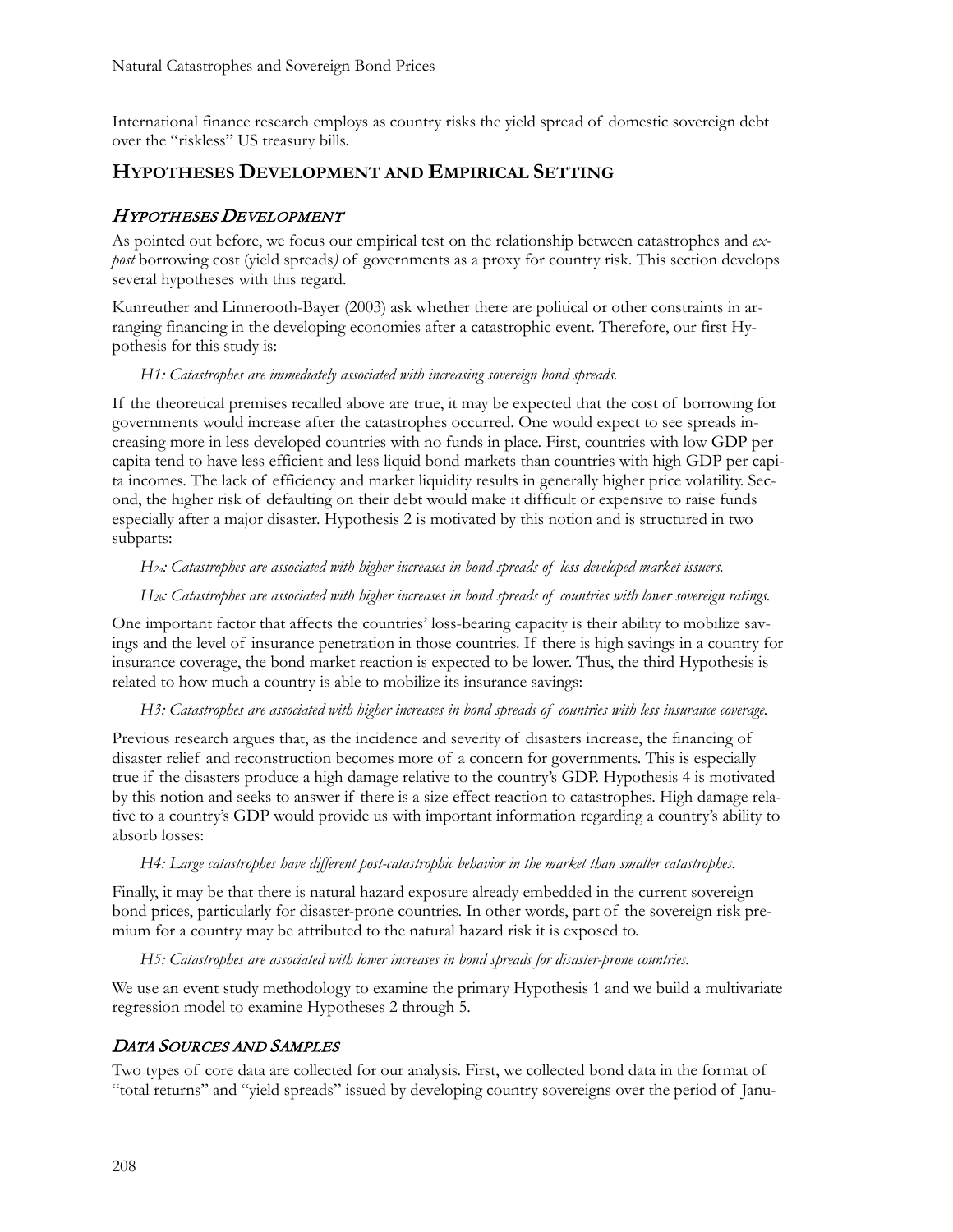ary 1994 to December 2003. Second, we compiled a list of natural catastrophes with strike dates, affected countries, type and magnitudes within the same period.

Apart from the core data on catastrophes and government bond returns that we use for our event study, we gathered macroeconomic and financial variables that determine country risk and insurance data. We utilize the latter in the cross-section analysis to explain the determinants of the variation in the bond returns.

Our bond data set consists of daily series of J.P. Morgan Emerging Market Bond Index Plus (EM-BI+) composite index, EMBI+ country-level total return indices, EMBI+ sovereign spreads. J.P. Morgan produces EMBI+ series that tracks total returns for a cocktail of traded external debt instruments in the emerging market countries.

The catastrophe data is sourced from Emergency Disaster Database (EM-DAT)—the OFDA/CRED International Disasters Data Base.[8](#page-8-0) EMDAT contains essential core data on the occurrence and effects of mass disasters in the world from 1900 to present and it is compiled from various sources, including UN agencies, non-governmental organizations, insurance companies, research institutes and press agencies.

We start with the entire dataset of "Natural Disasters" during the period between January 1994 to December 2003 for the developing countries as listed above. Then, we eliminate the type of natural disasters Epidemic, Insect Infestation, Drought, Famine, and Wild Fire from the dataset, as the initial strike dates for these types of disasters are either not available or imprecise in the dataset. It is critical for the event study methodology we apply to be able to identify the event date with some level of certainty. We are left with natural disaster of the type Earthquake, Extreme temperature, Flood, Slides, Volcano eruption, Wave/surge, Windstorm.

To build our dataset, we follow the disaster defining criteria used by Swiss Re Sigma. Accordingly, a disaster is included in our sample if any of the following conditions are present:[9](#page-8-1)

● 20 or more people reported killed

 $\overline{a}$ 

- 20 or more people reported injured
- 2,000 or more people reported homeless.

Our sampling procedure yields 156 events for the market model and 211 for the yield spread model.[10](#page-8-2) The sample involves 85 floods, 55 windstorms, 28 slides, 26 earthquakes, 12 extreme temperatures, 4 volcano eruptions, and 1 tidal wave. We work with clean events—such that the events do not overlap in windows of  $+/-15$  days. We eliminated as well events when we found significant news with an material impact on bond market during 8 days before and after the event. Table 1 presents the breakdown of the sample by country and disaster type.

<span id="page-8-0"></span><sup>8</sup> EM-DAT: The OFDA/CRED International Disaster Database - www.em-dat.net - Université Catholique de Louvain - Brussels – Belgium. WHO Collaborating Centre for Research on the Epidemiology of Disasters (CRED) has been maintaining an Emergency Events Database since 1988. EM-DAT is created with the initial support of the WHO and the Belgian Government. OFDA (USAID's Office of U.S. Foreign Disaster Assistance) and CRED joined initiatives to expand and make available this specialized database on disasters.

<span id="page-8-1"></span><sup>9</sup> Swiss Re Sigma is the research arm of Swiss Reinsurance Company, and provides theoretically and empirically sound analyses on strategic topics of insurance and reinsurance and is commonly accepted as one of the most reliable market information source in the industry.

<span id="page-8-2"></span><sup>10</sup> We have additional bond spread data for Algeria, Chile, Croatia, Guatemala, Indonesia, Jordan, South Korea, Thailand and Vietnam.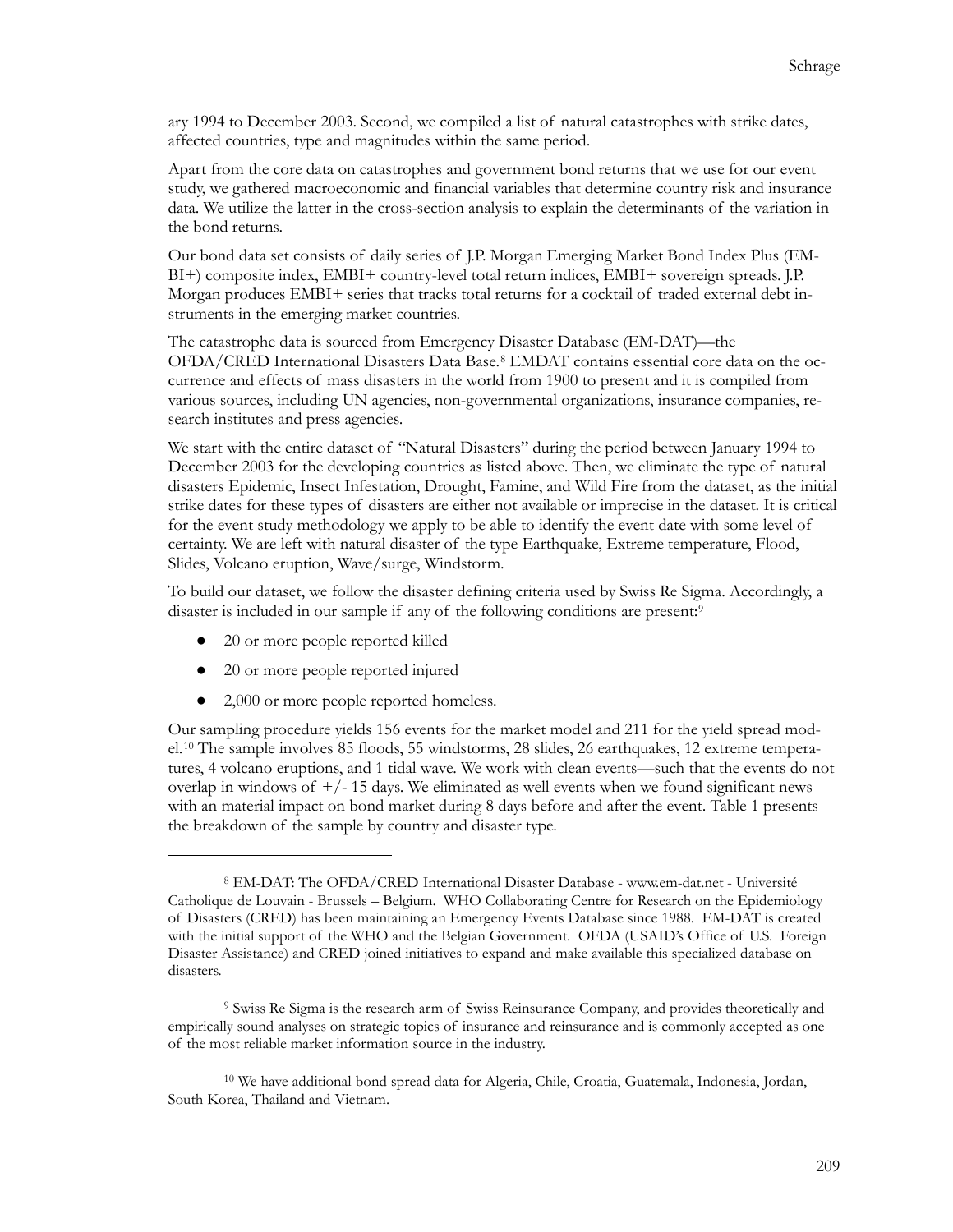|               |       |    |                      |         | <b>Extreme</b> |                        |                |       |
|---------------|-------|----|----------------------|---------|----------------|------------------------|----------------|-------|
| Country       | Flood |    | Windstorm Earthquake | Volcano |                | Temperature Wave/Surge | Slide          | Total |
| Argentina     | 5     |    |                      |         |                |                        |                | 6     |
| <b>Brazil</b> | 12    |    |                      |         |                |                        | 6              | 19    |
| Bulgaria      |       |    |                      |         |                |                        |                | 2     |
| Colombia      |       |    |                      |         |                |                        |                | 9     |
| Ecuador       |       |    | 2                    |         |                |                        |                | 10    |
| Egypt         |       |    |                      |         |                |                        |                |       |
| Mexico        |       | 10 |                      | 2       | 4              |                        |                | 21    |
| Morocco       |       |    |                      |         |                |                        |                | 3     |
| Nigeria       |       |    |                      |         |                |                        |                | 10    |
| Peru          |       |    | 2                    |         |                |                        |                | 10    |
| Philippines   |       | 17 | 4                    |         |                |                        | 2              | 32    |
| Poland        |       |    |                      |         |                |                        |                | 6     |
| Russia        | 2     |    | 2                    |         |                |                        | $\overline{2}$ | 12    |
| South Africa  |       |    |                      |         |                |                        |                | 5     |
| Turkey        |       |    | 6                    |         |                |                        |                | 9     |
| Venezuela     |       |    |                      |         |                |                        |                | 5     |
| Algeria       |       |    |                      |         |                |                        |                | 6     |
| Chile         |       |    |                      |         |                |                        |                |       |
| Croatia       |       |    |                      |         |                |                        |                |       |
| Guatemala     |       |    |                      |         |                |                        |                |       |
| Indonesia     | 4     |    | 5                    |         |                |                        |                | 13    |
| Jordan        |       |    |                      |         |                |                        |                | 2     |
| Korea, Rep    |       |    |                      |         |                |                        |                | 9     |
| Thailand      |       |    |                      |         |                |                        |                | 6     |
| Viet Nam      | 2     |    |                      |         |                |                        |                | 10    |
| Total         | 85    | 55 | 26                   | 4       | 12             |                        | 28             | 211   |

**Table 1: List of Disasters in the Sample**

As control variables, we collected annual data for the period 1994-2003 a range of macroeconomic and financial characteristics linked to emerging market countries using the World Bank's World Development Indicators ("WDI") (World Bank, 2003).

We further obtained information on sovereign risk ratings published by Standard and Poor's and Moody's Rating Services for our list of countries for the period between 1994 through 2003. We obtained this information using Bloomberg International on-line sources. For each catastrophic event date, the published sovereign risk rating on that particular date, measured on a 17-point (0= country in default to  $16 =$  riskless) scale, is noted.

Finally, we obtained insurance data for the same period from Swiss Re, Sigma World Insurance database (Swiss Re, 2003). The database provides world insurance data covering 88 countries and 17 regional aggregates around the world.

# **EMPIRICAL METHODS**

# EVENT STUDY

We start our analysis by using the event study methodology to test whether natural disasters affect sovereign bond prices in emerging markets (Hypothesis 1). Event studies have been widely used in accounting and finance literature to evaluate the impact of a wide variety of firm-specific or economy-wide events on asset prices. An event study is an econometric procedure to measure the effects of an event (or a set of events) on the value of assets by examining the asset price movements in short intervals around the event date.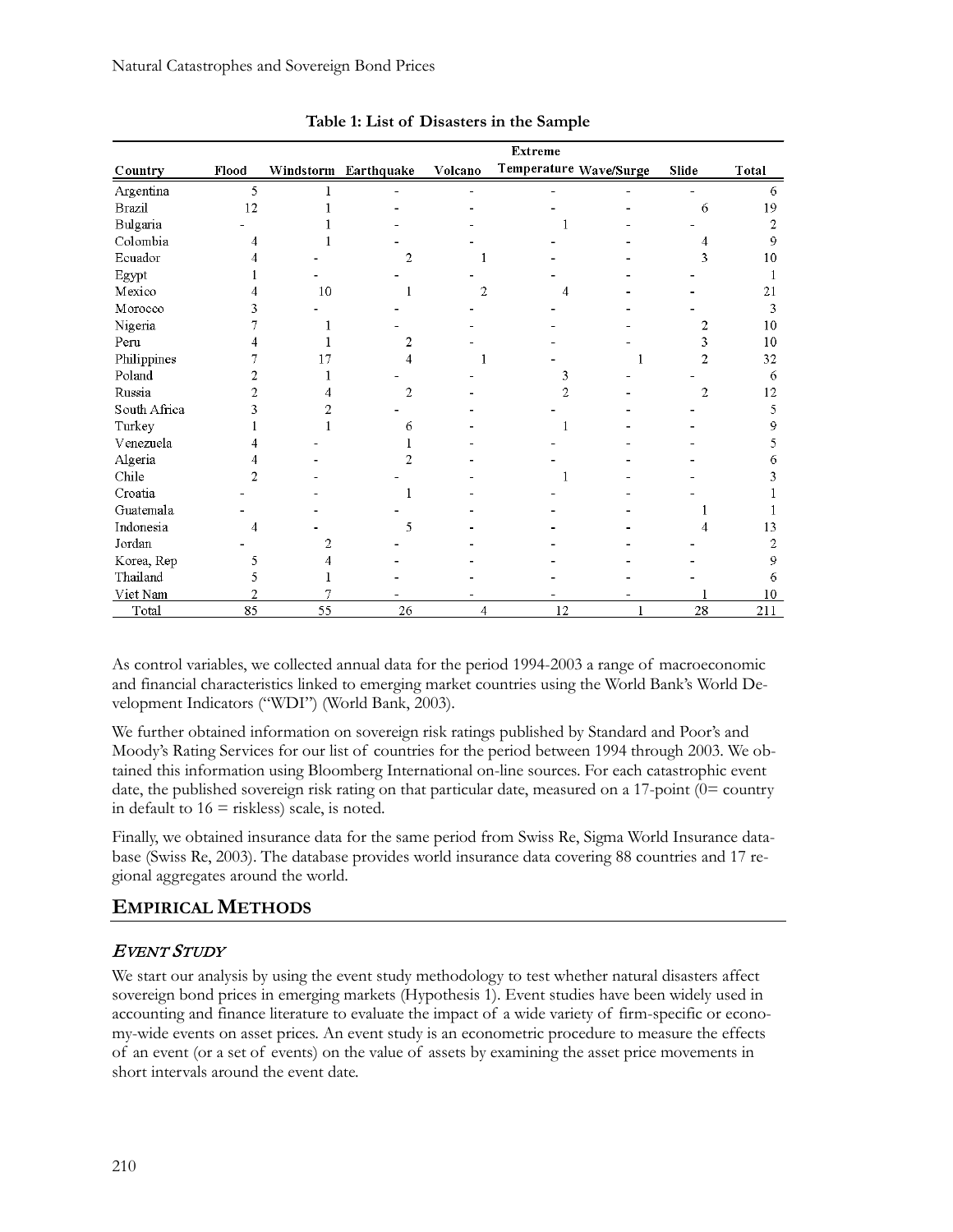The usefulness of this methodology finds its basis on the efficient market hypothesis. That is, the effect of an event will be immediately reflected in the asset prices, thus, its economic impact can be studied observing asset prices over a relatively short time period.

Some seminal papers that introduced the foundations of the methodology include Ball and Brown (1968) where they examine the information content of earnings. Subsequently, Fama, Fisher, Jensen and Roll (1969) established the methodology still in use today with their study on the effects of stock splits. Brown and Warner (1980, 1985) provide important contribution by presenting basic modifications to the methodology to handle the complications due to violations of certain statistical assumptions.

There are several advantages of event study methodology with specific reference to studying catastrophes. Since the occurring and timing of catastrophes is not predictable, the use of this methodology is particularly reasonable. It allows for utilization of data that are available over short enough intervals to narrowly focus on the event. In our study, the changes in the bond spreads assess the predicted cost increase to sovereigns by catastrophic events. Thus, it can provide us with the market's forecast of the consequences of natural disasters for the countries' credit risk. It also allows for joint tests of the impact across the type of events (*i.e.*, hurricanes, earthquakes) and across countries.

We use a 31-day event window and define day-zero as the event date. The timing sequence used in this analysis is illustrated in the Figure below.[11](#page-10-0)



 $L_1$   $(L_1 = T_1 - T_0)$  and  $L_2$   $(L_2 = T_2 - T_1)$  are the lengths of "estimation window" and the "event window," respectively. We use the estimation window to estimate the market model parameters. We set the event window wider than the interval under consideration to measure the impact of catastrophes on sovereign bond prices. This setup, commonly used in literature, allows us to study the pre- and postperformance of the bonds around the catastrophe date and provide comparisons. We measure the changes in the returns for the days 1 through 15 following the event date to calculate cumulative returns and test Hypothesis 1.

The day-zero event date is the first date in which the catastrophe takes place for all but the windstorms. Because windstorms (*i.e.*, hurricanes) can be tracked with a fair amount of accuracy, we expect that there is significant information leakage prior to the windstorms hitting land. For this reason, we treat the day-zero event for windstorms as the being two calendar days before they strike (Ward, 1997).

To assess the events' impact we require a measure of "abnormal return." The abnormal return is the actual *ex-post* return over the event window minus the normal (expected) return of the security over the same period. For each security *i* and event period *t*, the equation follows

$$
AR_{it} = R_{it} - E[R_{it}|X_t]
$$
\n<sup>(1)</sup>

<span id="page-10-0"></span><sup>11</sup> We have also run the analysis for the event windows of 41, 51, and 61 and reviewed the results for the days 1through 20, 1 through 25, and 1 through 30 days after the catastrophes, respectively. The results were consistent with our findings of 31-day event window.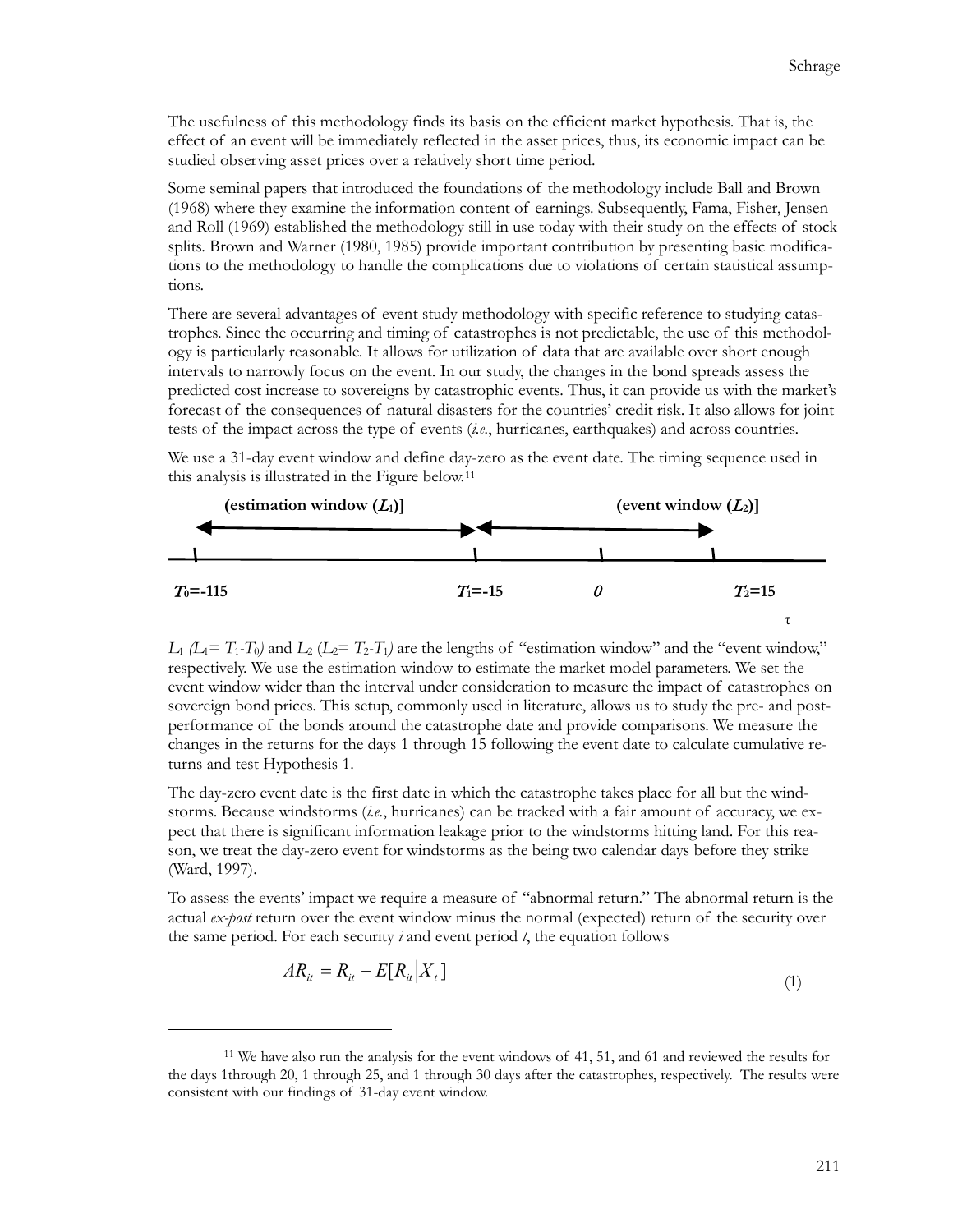#### Natural Catastrophes and Sovereign Bond Prices

where  $AR_{ii}$ ,  $R_{ii}$  and  $E(R_{ii})$  are the abnormal, actual and normal returns, respectively, for the time period *t.* Normal return is the return that would be expected if the event did not take place (*i.e.*, if the catastrophe did not occur). Thus, the computation of abnormal return requires estimation of the normal return.

Most event studies in financial economics focus on abnormal returns of equities surrounding a defined event and utilize Market Model for estimation of normal returns. For debt securities, however, there is no clear consensus on an appropriate theoretical model that generates returns. Yield spread analysis is the most commonly used model applied to sovereign bonds[.12](#page-11-0) In our analysis, we use two approaches to define abnormal returns. First, we use standard Market Model approach following MacKinley (1997). Second, we use yield spread analysis as commonly applied to event studies with debt securities following Hand *et al*. (1992). Once we calculate the abnormal returns, we aggregate the results in both models to test our primary hypothesis  $H_{1a}$ 

The market model is a statistical model that assumes a linear relationship between the market return and the security return. In other words, it relates the return of any security to the return of the market portfolio. For each security, the market model assumes the asset returns are given by

$$
R_{it} = \alpha_i + \beta_i R_{mt} + \varepsilon_{it},
$$
  

$$
E[\varepsilon_{it}] = 0 \text{ and } Var[\varepsilon_{it}] = \sigma_{\varepsilon_i}^2
$$
 (2)

where  $R_{it}$  and  $R_{mt}$  are returns on security and the market portfolio, respectively at time *t*, during event *e* and  $\varepsilon_{it}$  is the zero-mean disturbance term.  $a_i$  and  $\beta_i$  are the parameters of the market model (regression intercept and the beta coefficient of the regression).

We use the EMBI+ Composite as the benchmark index for calculating market portfolio returns. The level of *R2* for the regression runs are considerably high and we believe the power to detect the abnormal performance is strong.

The first series of regressions are performed using the daily returns on the country-specific indices, regressed against the daily returns of EMBI+ for the estimation window  $(T_0=15$  to  $T_1=-115$ ) as in equation (2) above.

The market model parameter estimates,  $\hat{a}_i$  and  $\hat{B}_i$  obtained from these first-round regressions are then used to predict "normal returns." Hence, we calculate the Abnormal Returns during the event window  $(T_1 = -15$  to  $T_2 = 15$ ) as follows:

$$
\hat{AR}_{\text{iet}} = R_{\text{iet}} - (\hat{\alpha}_{\text{ie}} + \hat{\beta}_{\text{ie}}R_{\text{met}})
$$
\n(3)

where  $R_{i\alpha}$  represents the actual return on the country index *i* during event *e* at event time *t* and  $R_{met}$ represents the return of the market portfolio (EMBI+) for the same time period. *αie* and *βie* are the parameters calculated from the market model regression above on the return observations obtained from  $T_0$ =-15 to  $T_1$ =-115.

<span id="page-11-0"></span><sup>12</sup> Many of the recent event studies with bond data follow Hand, Holthausen and Leftwich (1992) which provide one of the most thorough analysis using daily prices. Yield Spread is defined as the yield of the referred bond minus the yield of the appropriate US Treasury. Cantor and Packer (1996) provide adjustment to Hand *et al.* focus on "relative" yield spreads—yield spreads divided by the appropriate US treasury rate suggesting that they are more stable than absolute spreads and fluctuate less with the general level of interest rates. Both methods have been commonly utilized.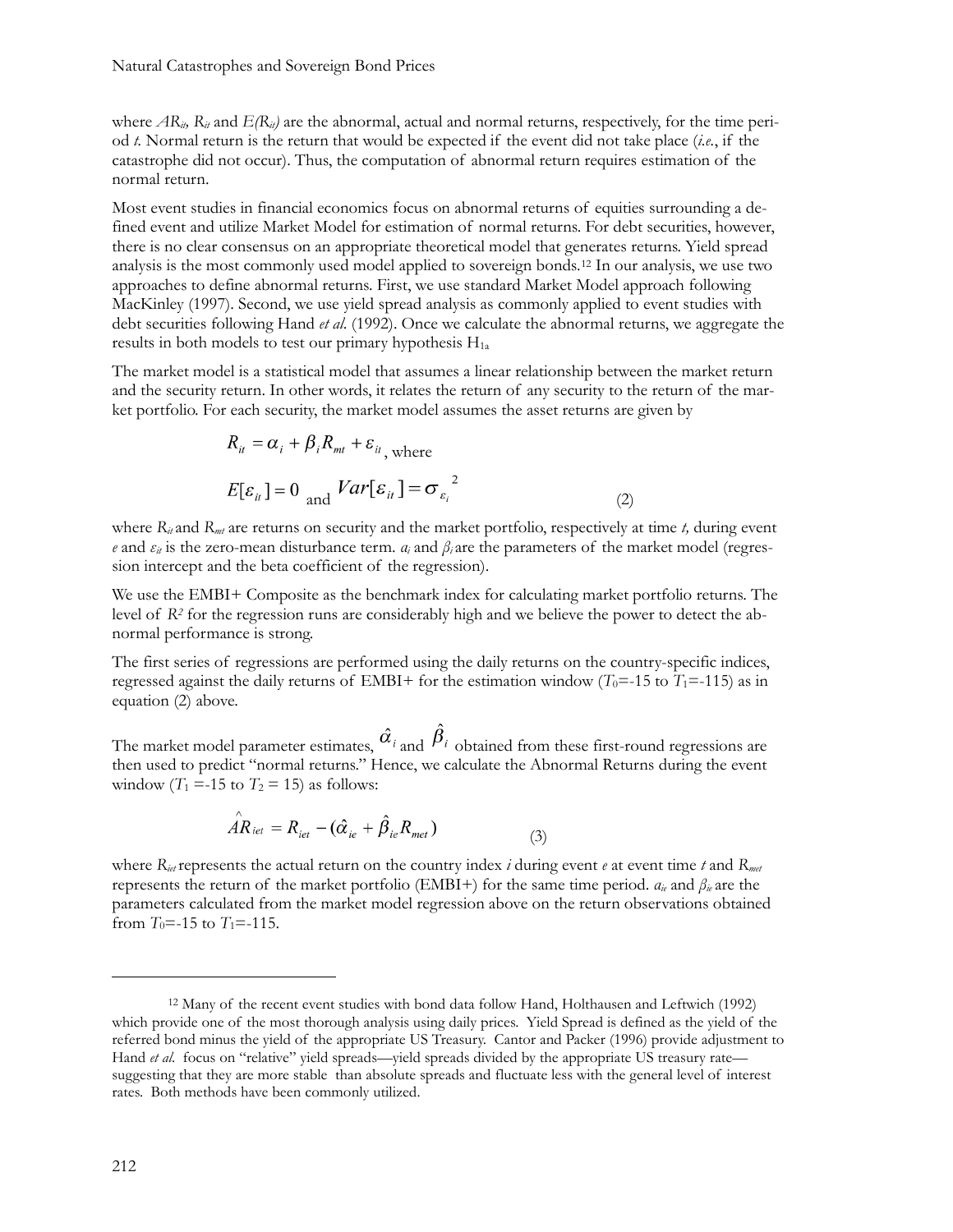In order to draw overall inferences, we aggregate abnormal return observations along two dimensions—through time and across events following MacKinlay (1997) for cumulative abnormal returns (CARs) and Campbell *et. al*. (1997) for standardized cumulative abnormal returns (SCARs).

#### CROSS-SECTIONAL REGRESSION ANALYSIS

 $\overline{a}$ 

Our second empirical analysis consists of a cross-sectional regression of observed bond spread changes on event specific or country specific factors. With this model, we attempt to further distinguish the characteristics that drive variation in abnormal bond returns and shed additional light on how catastrophes affect sovereign bond prices.

The empirical model, which examines the determinants of the abnormal returns, is defined in the equation (4) below. More specifically, this multivariate regression model is used to explain the variation in the abnormal returns, thus, test for Hypotheses 2 through 5. The model follows:

$$
CAR_{iet} = \beta_0 + \beta_1 GDPCAP_{te} + \beta_2 RATING_{ie} + \beta_3 INSURANCE_{te}
$$
  
+  $\beta_4 SEVERITY_{ie} + \beta_5 DUMMYWIND_e + \beta_6 DUMMYFLOOD_e$   
+  $\beta_7 (DUMMYWIND * SEVERITY)_e + \beta_8 (DUMMYFLOOD * SEVERITY)_e$   
+  $\beta_9 DISPRONE_i + \varepsilon_{ie}$  (4)

where the subscript *i* indicates the country, *e* is an event counter and *t* is the number of days after the event.

The dependent variable *CAR* designates the cumulative abnormal returns measured according to the methodology laid out in above. It represents the cumulative abnormal return for the bonds of country *i* during the event *e* from the event day 0 through day *t.* 

*GDPCAP* is GDP per capita. This regressor is used in order to examine whether countries with low GDP per capita are affected more by catastrophes then those with higher GDP per capita. *RATING*  is the 17-level (0-16) sovereign risk rating. It is used to test if countries with higher sovereign ratings are less affected by catastrophes than countries with lower sovereign ratings. Sovereign rating, on the other hand, has particular importance for bond pricing. Sovereign rating is an important measure for bond pricing and spreads are sensitive to these ratings. Accordingly, we use the two variables— *GDPCAP* and *RATING*—to test Hypothesis 2<sub>a</sub> and 2<sub>b</sub>.

We follow Munich Re's application strategy and take the paid *insurance premium per capita* as an approximation for the percentage of insured people or households in a given country. Thus, *INSURANCE*  refers to the *insurance premium per capita* in the referred country, which is used specifically to test Hypothesis 3.

*SEVERITY* is an index variable which describes the magnitude of the disaster as a combination of; *i*) number of people killed (relative to population), ii) number of people affected (relative to population), and *iii*) esti*mated economic damage (relative to GDP),* which are the standard industry measures for assessing the "size" of catastrophes. The severity index is created based on the percentile ranks of these three variables. Specifically, we break each of these variables into percentiles and generate a new variable that is categorized on a scale from 1 to 100. Finally, we obtain the weighted average of the three catego-rized variables. The severity, for each event is defined as<sup>[13](#page-12-0)</sup>

<span id="page-12-0"></span><sup>13</sup> We found no previous research in insurance literature to guide our choice of weights for the variables above. However, the market commonly defines the "size" the catastrophe in the developing economies by the *number of people killed,* as it is easily available and a more reliable source of information. Therefore, we have given the highest weigh to this variable. *Economic damage* is weighted in the middle, as it is the second important measure to define the size of disasters in developing economies. Finally, we have given the lowest weight to the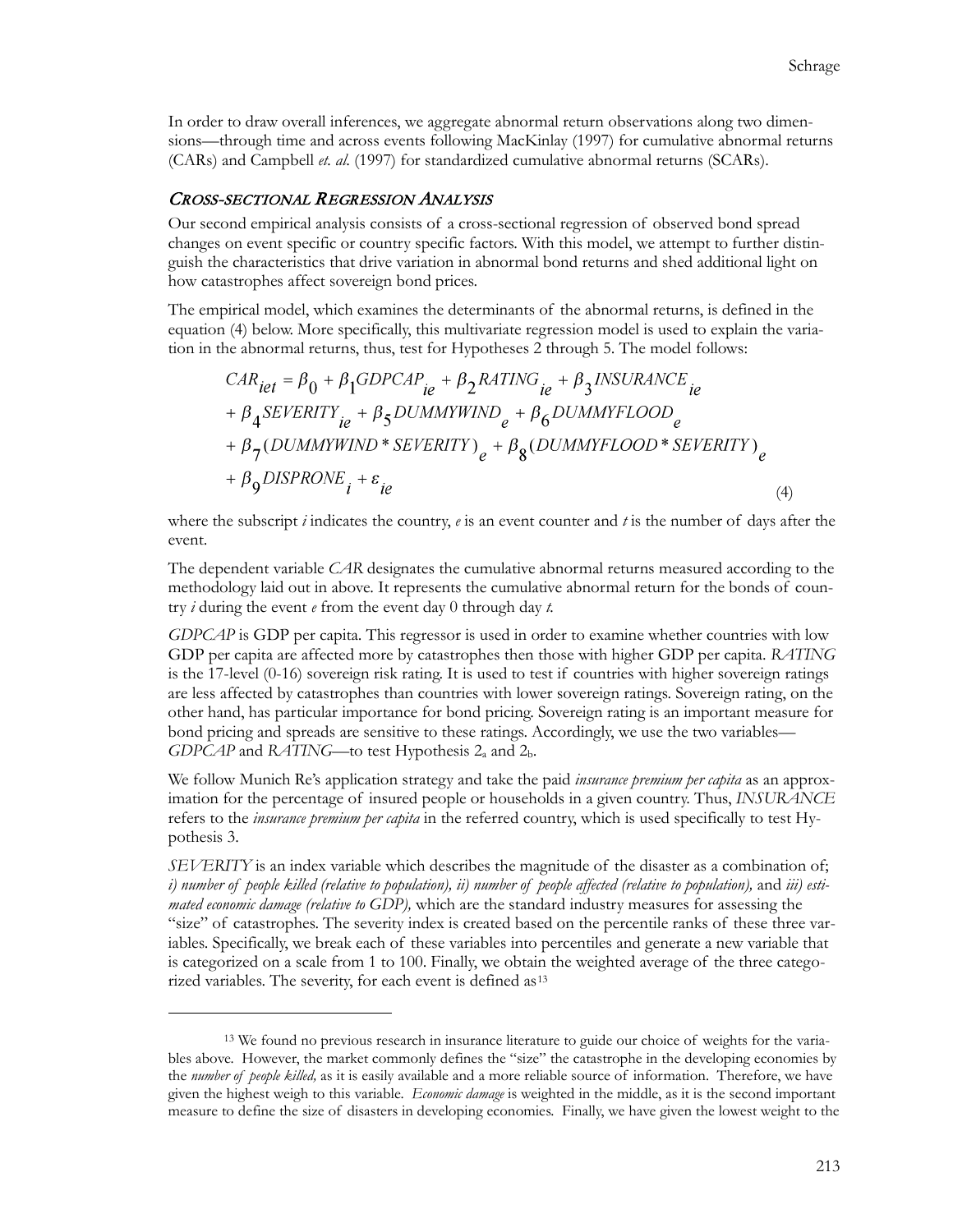$$
SEVERITY = 0.5 * percentile\left(\frac{\# killed}{population}\right) + 0.2 * percentile\left(\frac{\# affected}{population}\right) + 0.3 * percentile\left(\frac{\$loss}{gdp}\right)
$$

*DUMMYWIND* (windstorms and extreme temperatures) and *DUMMYFLOOD* (floods and slides) are the dummy variables that control for the type of the catastrophe. *DUMMYEARTH* (earthquakes, volcano and wave/surge) is the third dummy left out from our regression. We also introduce interaction variables for the type of the catastrophe and severity. These interactions allow us to assess the impact of severity of the event on the bond returns for the different types of catastrophes.

Finally, *DISPRONE* is a dummy variable that takes a value of 1 if the country is considered to be "disaster-prone." We define disaster-prone based on the historical frequency of occurrence of the natural disasters in a particular country. If a country is hit more than 100 times since 1900 (which is the start date of our disaster dataset), it is considered to be disaster prone, thus gets a value of 1.

Turning to the hypotheses developed in section 3, equation (4) facilitates straightforward tests. *GDP-CAP* and *RATING* are used to test Hypothesis 2a and 2b that catastrophes will result in higher yield spreads for the countries with less development level. This implies a negative coefficient sign on *GDPCAP* and *RATING.* In terms of each equation, the null hypothesis test then reduces to

$$
H_{2a}: \beta_1 > 0
$$
  

$$
H_{2b}: \beta_2 > 0
$$

To test the prediction of Hypothesis 3, which is the ability to mobilize insurance savings, equation (4) reduces to

*H<sub>3</sub>:*  $\beta$ <sub>3</sub> > 0

Equation (4) is also used to test the prediction of Hypothesis 4, which is that the catastrophes will result in higher yield spreads as the severity increases. An interesting analysis here is to interact the *SEVERITY* with the different types of catastrophes. The impact of severity on yield spreads may be different for floods, earthquakes and windstorms. These hypotheses tests reduce equation (4) to

$$
H_{4a}: \beta_4 < 0
$$
  
\n
$$
H_{4b}: \beta_4 + \beta_7 < 0
$$
  
\n
$$
H_{4c}: \beta_4 + \beta_8 < 0
$$

Finally, Hypothesis 5 predicts that sovereign bonds react less for disaster-prone countries as the natural hazard exposure may be embedded in the current bond prices. Thus, equation (4) reduces to

*H5:*  $β$ <sup>*9</sup>* > *0*</sup>

*number of people affected,* as this measure could be more sensitive to types of disasters or countries. We have also assigned different weights to the variables above for sensitivity analysis. Re-estimating our model with alternative weights did not change our results.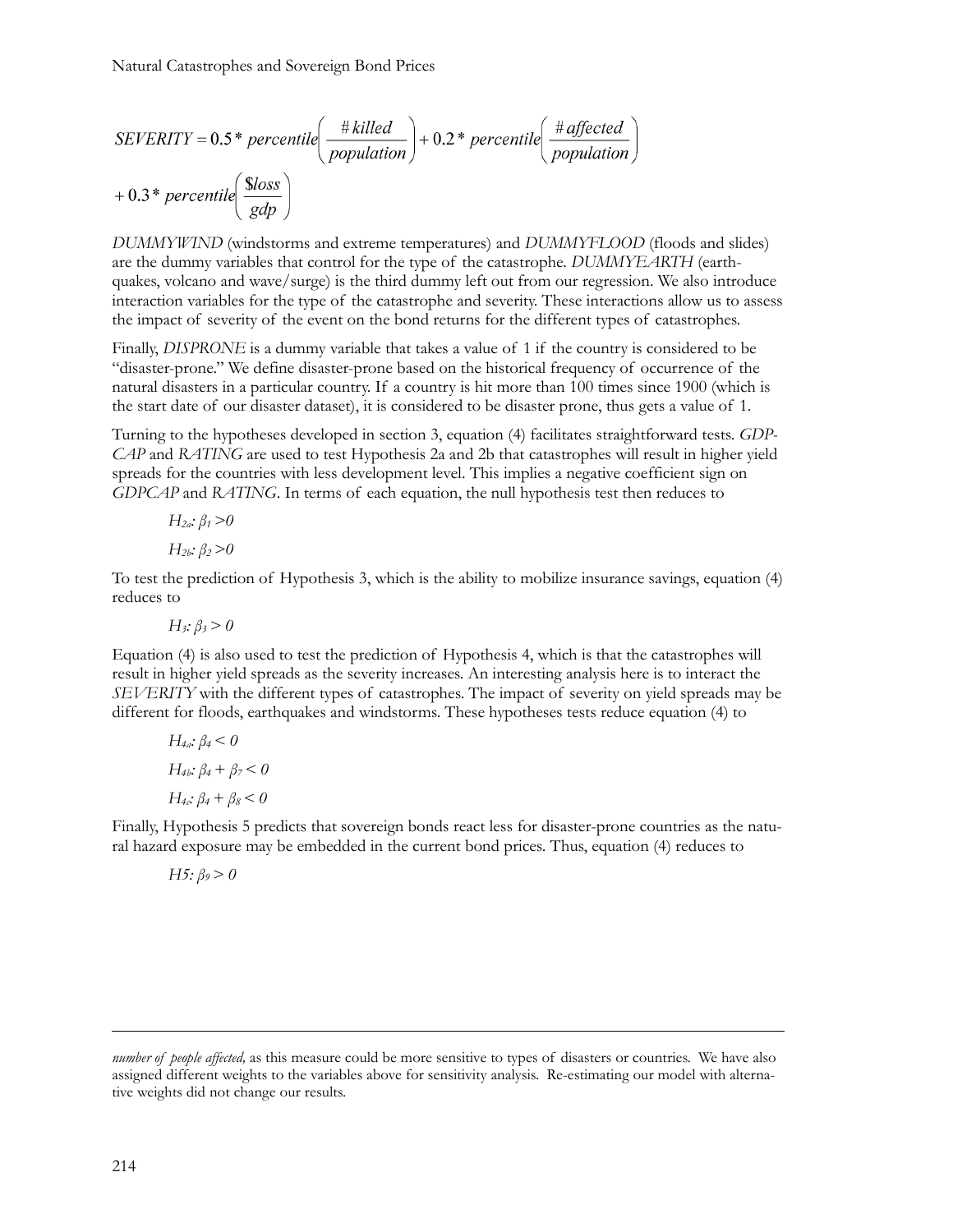# ESTIMATION STRATEGY

We use ordinary least squares ("OLS") approach to estimate equation (4) following MacKinley (1997) and consistent with earlier event study research.<sup>[14](#page-14-0)</sup> Equation (4) is estimated using both  $SCAR<sub>icT</sub>$  and CARieT as dependent variables.

The advantage of using SCAR as a dependent variable is that it provides an automatic adjustment for heteroscedasticity, since, in each event period, CARs are scaled such that SCAR is a random variable with a distribution of Normal  $(0,1)$ . The disadvantage of the SCAR is that it is more difficult to gain economic meaning from the estimated coefficients (Ward, 1996).

Our results are checked for clustering of countries and heteroscedasticity using Huber/White robust standard errors in STATA (Huber 1967 and White 1982).

# **RESULTS**

 $\overline{a}$ 

# EVENT STUDY RESULTS

With respect to the behavior of the markets in the days following the catastrophes, the evidence supports the hypothesis that the information of catastrophes is assimilated by the market and is reflected in the country bond values or increased credit risk.

The results are illustrated in Figures 4a and 4b. The divergence in CARs after the event date can be clearly seen in these figures. As expected, in Figure 4a the divergence is negative since we use bond index returns as the underlying data in the market model and in Figure 4b it is positive as we employ bond spread data.



**Figure 4a: Plot of cumulative abnormal returns from event day -15 to event day +15** The abnormal returns are calculated using the market model as the normal return measure.

<span id="page-14-0"></span><sup>14</sup> Journal of Financial Economics 15 (1986) includes several articles with event studies on equity offerings. Some of these include Asquith and Mullins (1986), Mikkelson and Partch (1986), Masulis and Korwar (1986).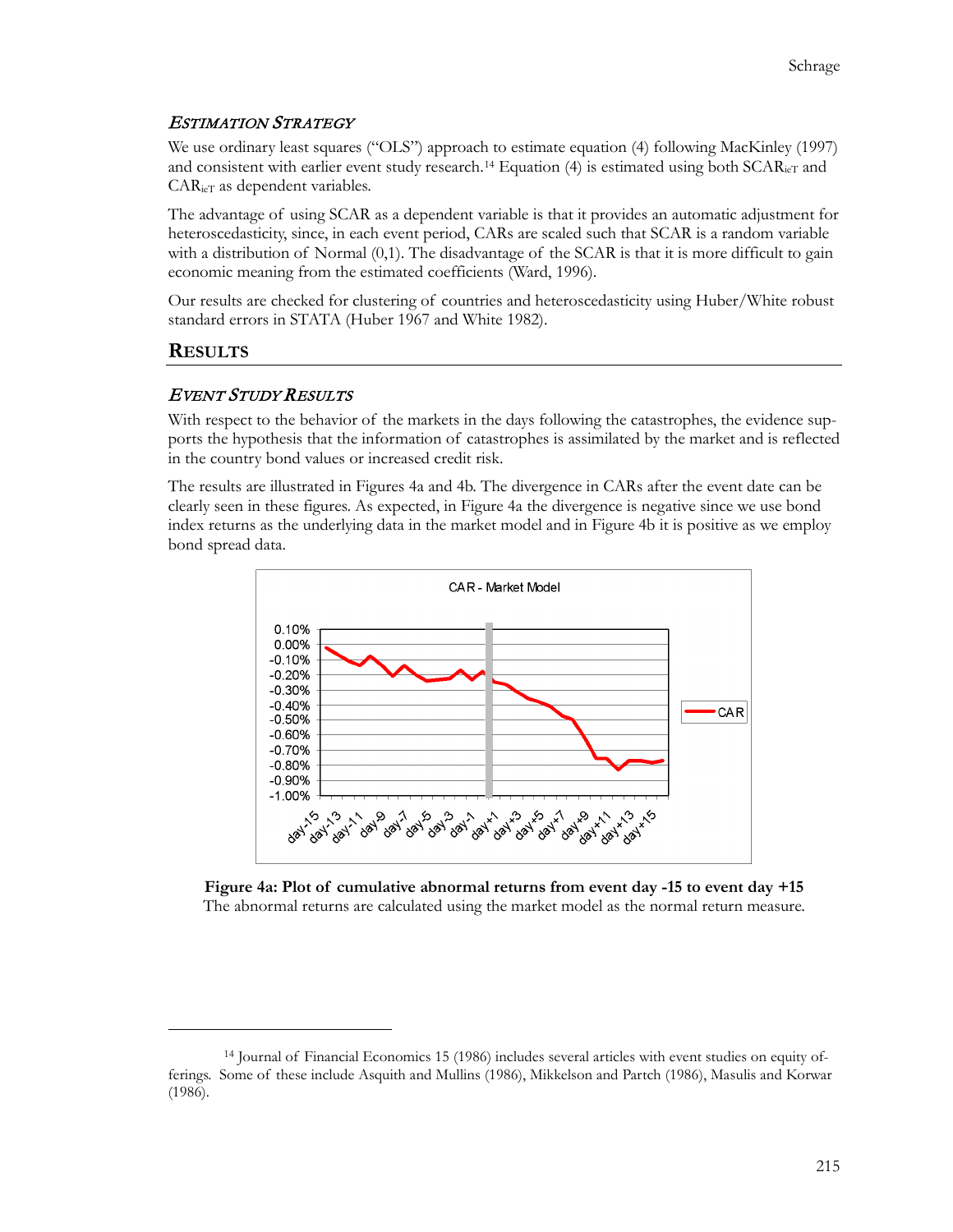

**Figure 4b: Plot of cumulative abnormal returns from event day -15 to event day +15** The abnormal returns are calculated using the yield spread model as the normal return measure.

This continued divergence as indicated by the CARs after the event date shows that the market gradually absorbs the information. The gradual reaction is expected as the information about the level of damage reaches the market slower in emerging economies.

Table 2 presents CARs and the statistics for the period between day-0 and day-15. For the market model, average CARs tend to drift down slowly but steadily, taking a sharper decrease in days 7 thorough 9. The average standardized cumulative abnormal returns (SCARs) are significantly different from zero, for the windows of 5 to 15 days after the event day. Similarly, CARs are significantly different from zero for the days 8 to 15 days after the event day.

|           | <b>Market Model</b><br>(n=156) |                 |                 |            | (n=211) | <b>Yield Spread Model</b>             |
|-----------|--------------------------------|-----------------|-----------------|------------|---------|---------------------------------------|
| Event Day | <b>CAR</b>                     | J1              | J2              | <b>CAR</b> | J1      | J2                                    |
| day-0     | $-0.073%$                      | (1.04)          | (1.18)          | 0.245%     | 1.00    | 0.95                                  |
| $day+1$   | $-0.084%$                      | (0.85)          | (0.79)          | 0.356%     | 1.03    | 0.98                                  |
| $day+2$   | $-0.129%$                      | (1.06)          | (0.82)          | 0.464%     | 1.10    | 0.86                                  |
| $day+3$   | $-0.179%$                      | (1.28)          | (0.90)          | 0.810%     | 1.66    | $^\ast$<br>2.02<br>$\ast$             |
| $day+4$   | $-0.199%$                      | (1.26)          | (1.53)          | 1.045%     | 1.92    | $\star$<br>$***$<br>2.39              |
| $day+5$   | $-0.233%$                      | (1.35)          | (1.75)<br>*     | 1.693%     | 2.84    | ***<br>***<br>2.90                    |
| $day+6$   | $-0.293%$                      | (1.57)          | $**$<br>(2.00)  | 1.920%     | 2.98    | $***$<br>$\times\times\times$<br>3.52 |
| $day+7$   | $-0.320%$                      | (1.61)          | *<br>(1.83)     | 2.121%     | 3.08    | $***$<br>$***$<br>3.66                |
| $day+8$   | $-0.433%$                      | $***$<br>(2.06) | $***$<br>(2.24) | 2.097%     | 2.87    | $***$<br>$***$<br>3.48                |
| $day+9$   | $-0.572%$                      | $***$<br>(2.57) | **<br>(2.19)    | 2.025%     | 2.63    | $***$<br>***<br>2.83                  |
| $day+10$  | $-0.574%$                      | $**$<br>(2.46)  | **<br>(2.30)    | 1.776%     | 2.20    | $**$<br>$**$<br>2.22                  |
| $day+11$  | $-0.654%$                      | ***<br>(2.69)   | ***<br>(2.71)   | 1.883%     | 2.23    | $**$<br>2.26<br>$\mathbf{x}$          |
| $day+12$  | $-0.592%$                      | $**$<br>(2.34)  | $***$<br>(2.42) | 1.979%     | 2.25    | $**$<br>$***$<br>2.42                 |
| $day+13$  | $-0.591%$                      | $***$<br>(2.25) | $**$<br>(2.17)  | 1.931%     | 2.12    | $**$<br>$**$<br>2.10                  |
| $day+14$  | $-0.605%$                      | $**$<br>(2.22)  | **<br>(2.28)    | 2.124%     | 2.25    | $**$<br>2.35<br>$***$                 |
| $day+15$  | $-0.587%$                      | $***$<br>(2.09) | **<br>(1.98)    | 2.278%     | 2.34    | $**$<br>$***$<br>2.43                 |

### **Table 2: Event Study Results**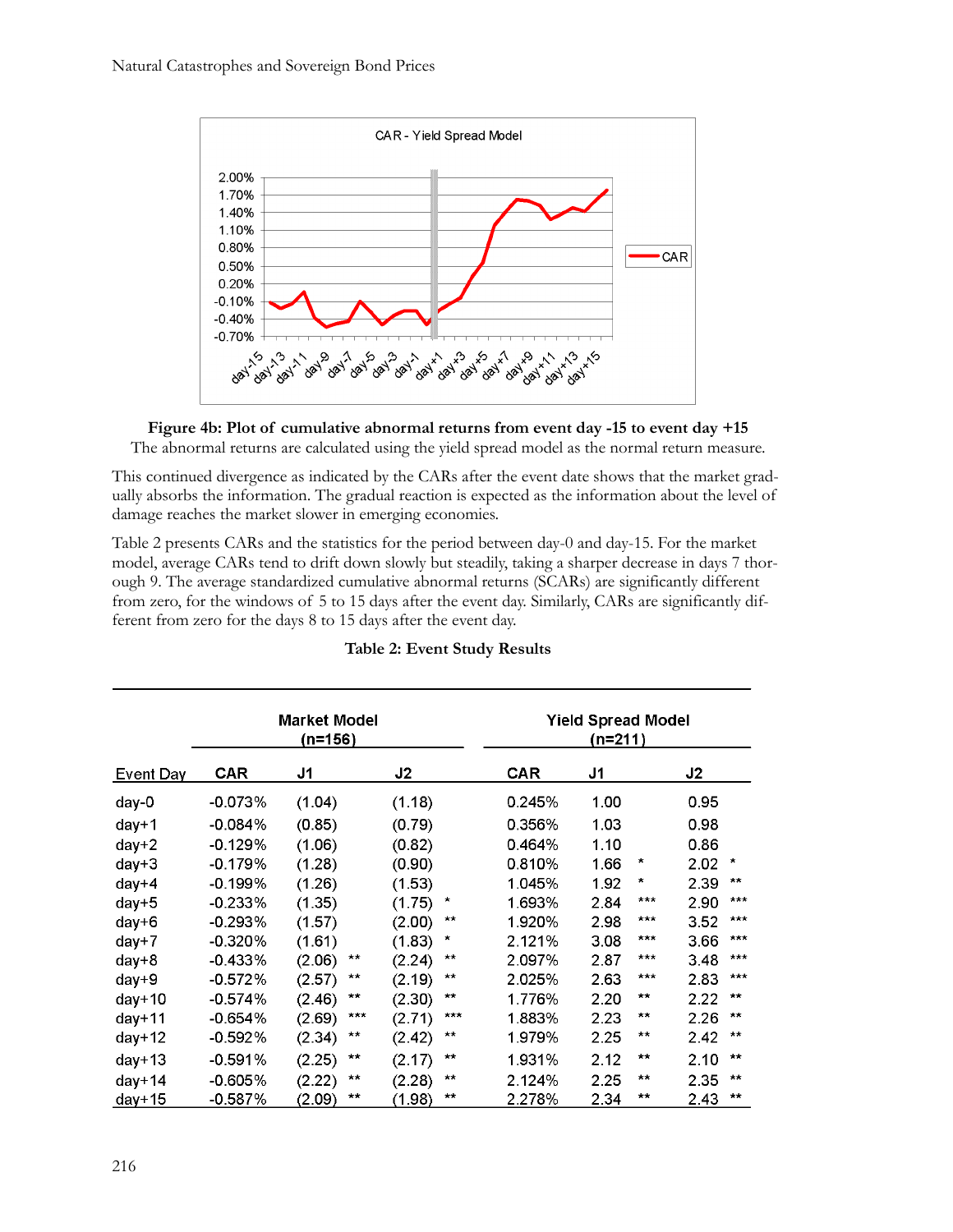Cumulative abnormal returns and standardized cumulative abnormal returns for the sample size of 156 for the market model and 211 events for the yield spread model. CARs and SCARs are calculated for the specified day in the event day 0 through the specified day. Test-statistics  $J_1$  and  $J_2$  are as follows:

$$
J_1 = \frac{CABA(\tau_1, \tau_2)}{\sqrt{\text{var}(CAAR(\tau_1, \tau_2))}} \sim N(0,1) \quad J_2 = \left(\frac{N(L_1 - 4)}{L_1 - 2}\right)^{1/2} SCAAR(\tau_1, \tau_2) \sim N(0,1)
$$

\*Cars and Scars with z-statistics at the 10% confidence level

\*\* Cars and Scars with z-statistics at the 5% confidence level

\*\*\* Cars and Scars with z-statistics at the 1% confidence level

The conclusions using the abnormal returns from the yield spread model are stronger than those from the market model are. Sovereign spreads rise significantly after the catastrophes and within all windows starting from day-3, the average SCAR and CAR variables have significant positive values. <sup>[15](#page-16-0)</sup>

Based on these findings, we reject the null hypothesis *H*<sup>o</sup> that the catastrophes have no impact on sovereign bond prices. It is clear from each of the tests presented in Table 2 that the catastrophes have a material impact on the bond returns of the developing country governments. Average CARs drift up steadily taking significant levels at  $p \le 0.05$  on day-4 for the spread model and on day 6 for the market model. The impact of the events on the bond returns persists throughout the first 11 days—probably as new information is released on the magnitude of losses—and starts to stabilize.

### CROSS-SECTIONAL REGRESSION RESULTS

 $\overline{a}$ 

Table 3 presents descriptive statistics for the dependent and independent variables used in our model of bond returns. Our original sample involves 85 floods, 55 windstorms, 28 slides, 26 earthquakes, 12 extreme temperatures, 4 volcano eruptions and 1 tidal wave. We have regrouped the catastrophes under three categories for the purposes of creating dummies in our multivariate regression model. After this regrouping, we have 113 data points for *dummyflood* (including floods and slides), 31 for *dummyearth* (including earthquakes, volcano eruptions and a tidal wave), and finally 67 for *dummywind* (including windstorms and extreme temperatures).

The first part of Table 3 presents descriptive statistics for the dependent variables used in our model. We have 54% positive movement in spreads for 8-day CARs and SCARs, and 51% positive movement for 11-day CARs and SCARs. The mean movement in SCARs are higher than the mean movement in CARS.

The second part of Table 3 provides the summary statistics for independent variables. The mean sovereign *rating* in our sample is 4.25 (approximately equal to a BB- S&P rating), for *GDP per capita*  (\$US 5,518) and *insurance per capita* (US\$ 42) variables exhibit characteristics typical of developing countries. Eight of the countries in our dataset are considered as *disaster-prone.* These countries are Brazil, Colombia, Indonesia, Mexico, Peru, Philippines, Turkey and Vietnam.

Finally, the third part of Table 3 exhibits the statistics for the three variables we have used to create the Severity Index. The maximum number of casualties in our dataset is 30,000 which is caused by the earthquake in Turkey in 1999. The maximum estimated economic loss of \$10 billion also corre-

<span id="page-16-0"></span><sup>&</sup>lt;sup>15</sup> The event study results are consistent with results obtained by piece-wise regression analyses, which are not reported in this study but available from the authors.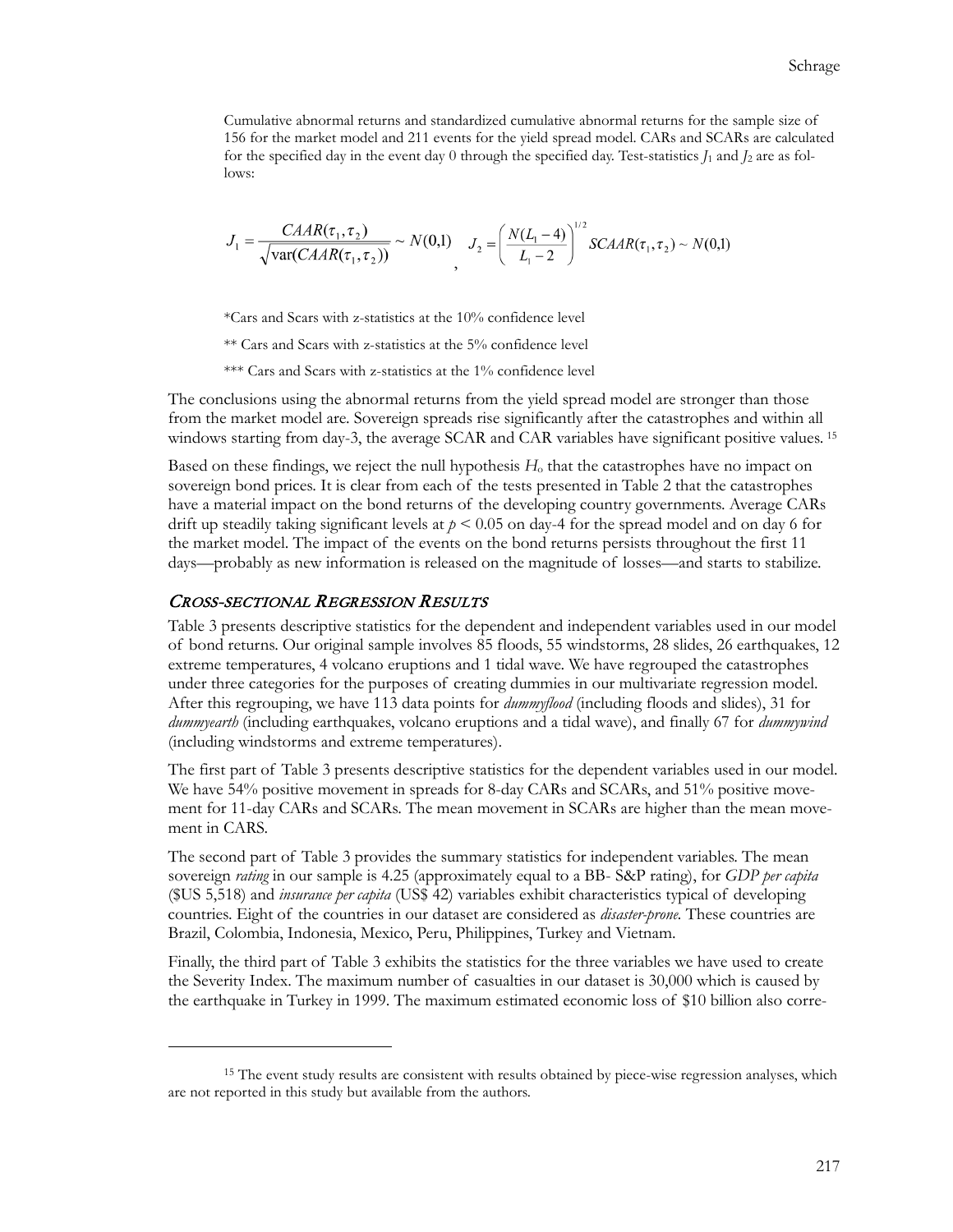sponds to this disaster. On average, loss-to-gdp is 0.2% with the maximum amount reaching 7.6% during the Algeria earthquake of May 2003.

| Dependent Variables |     |       |           |           |         |     |     |
|---------------------|-----|-------|-----------|-----------|---------|-----|-----|
| Variable            | Obs | Mean  | Std. Dev. | Min       | Max     | >0  | <0  |
|                     |     |       |           |           |         |     |     |
| $ CAR (8-days) $    | 211 | 2.0%  | 12.0%     | $-20.4%$  | 70.9%   | 114 | 97  |
| $ SCAR (8-davs) $   | 211 | 24.2% | 171.5%    | $-346.4%$ | 1605.2% | 114 | 97  |
| $ CAR (11-days) $   | 211 | 1.8%  | 13.0%     | $-23.2%$  | 73.5%   | 107 | 104 |
| $SCAR$ $(11$ -days) | 211 | 15.7% | 161.1%    | $-282.1%$ | 1441.7% | 107 | 104 |

### **Table 3: Descriptive Statistics**

CARs and SCARs are calculated as in equations (5) and (13) in Chapter 5, respectively.

| Independent Variables |       |         |           |                          |        |
|-----------------------|-------|---------|-----------|--------------------------|--------|
| Variable              | Obs   | Mean    | Std. Dev. | Min                      | Max    |
|                       |       |         |           |                          |        |
| Severity              | 204   | 49.59   | 25.33     | 2.40                     | 98.40  |
| Rating                | 193   | 4.25    | 2.36      | $\overline{\phantom{0}}$ | 10.00  |
| Insurance             | 211   | 42.52   | 60.73     | 0.01                     | 369.40 |
| GDP per capita        | 211   | 5.518   | 2.897     | 774                      | 15,574 |
|                       |       |         |           |                          |        |
| Dummy Variables       | Frea. | Percent |           |                          |        |
| DummyEarth            | 31    | 14.76   |           |                          |        |
| DummyWind             | 67    | 31.75   |           |                          |        |
| DummyFlood            | 113   | 53.49   |           |                          |        |
| Disasterprone         | 123   | 58.29   |           |                          |        |

| <b>Severity Index Variables</b>   |     |         |           |            |            |
|-----------------------------------|-----|---------|-----------|------------|------------|
| Variable                          | Obs | Mean    | Std. Dev. | Min        | Max        |
|                                   |     |         |           |            |            |
| # killed                          | 204 | 229     | 2,105     | ۰          | 30,000     |
| $\#$ killed-to-population         | 204 | 0.0008% | 0.0089%   | $0.0000\%$ | 0.1265%    |
| # total affected                  | 210 | 209,713 | 525,926   | 7.         | 3,504,412  |
| $\#$ total affected-to-population | 210 | 0.3485% | 0.7950%   | 0.0000%    | 5.3388%    |
| estimated loss (USD 000's)        | 208 | 256,000 | 982,000   | 64         | 10,000,000 |
| loss to-gdp                       | 208 | 0.1985% | 0.7482%   | 0.0001%    | 7.5766%    |

Table 4 presents OLS results related to our four hypotheses regarding the effects of different variables on bond spreads during times of natural catastrophes. We have not been able to get significant results for the hypotheses for the entire dataset as very small catastrophes created noise disturbances. This caused us to eliminate the lowest 15% severity events in our regression analysis.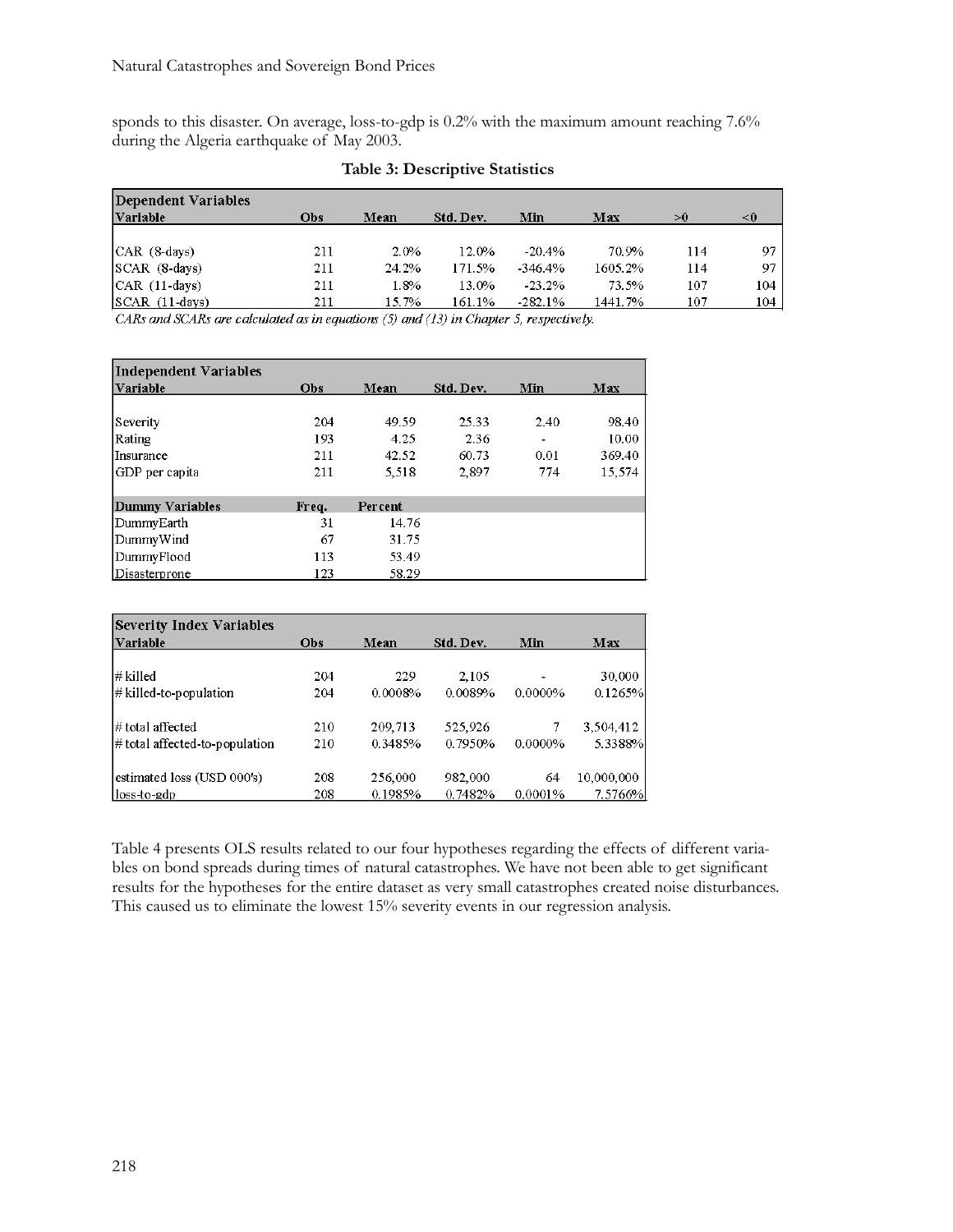#### **Table 4: Cross-Sectional Regression Results**

| Cross-sectional Regression Results with Dependent Variable as CARs and SCARs |
|------------------------------------------------------------------------------|
| Estimated coefficients and t-statistics (in parenthesis) from regressing     |
| 8-day and 11-day excess returns on sovereign bonds                           |

|                          |               | <b>CARS</b>   |               | <b>SCARS</b>  |
|--------------------------|---------------|---------------|---------------|---------------|
| Variable                 | 8-days        | 11-days       | 8-days        | 11-days       |
| $GDPCAP$ [ $\beta$ 1]    | $-0.000011**$ | $-0.000013**$ | $-0.000139**$ | $-0.000141**$ |
|                          | (2.28)        | (2.24)        | (2.35)        | (2.23)        |
| $RATING / \beta2$        | $-0.003948$   | $-0.004622$   | $-0.512602$   | $-0.556470$   |
|                          | (1.04)        | (1.10)        | (1.03)        | (1.22)        |
| <i>INSURANCE [β3]</i>    | 0.000379***   | $0.000525***$ | $0.004486***$ | $0.005224***$ |
|                          | (2.89)        | (3.46)        | (2.60)        | (3.23)        |
| SEVERITY [B4]            | 0.000693      | 0.000516      | 0.007794      | 0.004589      |
|                          | (0.75)        | (0.79)        | (0.73)        | (0.64)        |
| DUMMYWIND [β5]           | $0.116710**$  | 0.077032      | 1.334644**    | 0.0849103     |
|                          | (2.13)        | (1.44)        | (2.10)        | (1.42)        |
| DUMMYFLOOD [β6]          | 0.001649      | $-0.055048$   | $-0.142062$   | $-0.737083$   |
|                          | (0.03)        | (0.99)        | (0.21)        | (1.20)        |
| DUMMYWIND*SEVERITY [β7]  | $-0.001540$   | $-0.0012889$  | $-0.018114$   | $-0.012185$   |
|                          | (1.38)        | (1.43)        | (1.38)        | (1.52)        |
| DUMMYFLOOD*SEVERITY [β8] | 0.000046      | 0.000573      | 0.001027      | 0.007287      |
|                          | (0.04)        | (0.66)        | (0.08)        | (0.75)        |
| DISPRONE [β9]            | $-0.042747**$ | $-0.049208**$ | $-0.492635**$ | $-0.469244*$  |
|                          | (2.36)        | (2.00)        | (1.98)        | (1.68)        |
| R-squared                | 0.0947        | 0.1148        | 0.0847        | 0.1021        |
| Observations             | 167           | 167           | 167           | 167           |

\* significant at 10% level, \*\* significant at 5% level, \*\*\* significant at 1% level

Ordinary Least Squares estimator with clustering on countries and based on the top 85 percentile of data as per severity index

# **GDP per capita and Sovereign Rating of Countries**

We find strong evidence that more developed countries' bonds react less to the catastrophes. In other words, more developed countries' bonds are associated with less positive spread movements post catastrophes. The coefficient for *GDPCAP* is negatively correlated to bond spreads, as expected, and is significant at  $p \le 0.05$  level. Results are consistent for both event windows (8-days and 11-days) and for both dependent variables (CARs and SCARs). This clearly illustrates that GDP per capita of each country is an important variable that drives an effect on the bond spread movements after the countries are hit by the catastrophes.

The regression results for *RATING,* on the other hand, is not significantly different from zero, although the coefficient estimate has the expected sign.

# **Insurance Penetration**

We find no evidence to support the hypothesis that bonds of countries with high insurance penetration are affected less by the catastrophic events (*H*3). Contrary to our expectations, the parameter estimate of *INSURANCE* is positive for both CAR and SCAR cross-sectional regressions and is significant at the  $p < 0.01$  level. This finding is particularly interesting and contrasts with our earlier predictions. The reason for this may lie in the fact that sovereign bond market assumes insurance coverage in the less developed countries—at their infant stage—to be regulated and supported by the governments. Institutional differences with regard to the role of governments may be an important factor and these differences, in turn, may substantially influence the type and extent of private versus government-sponsored coverage in these countries. Hence, the validity of direct statistical compari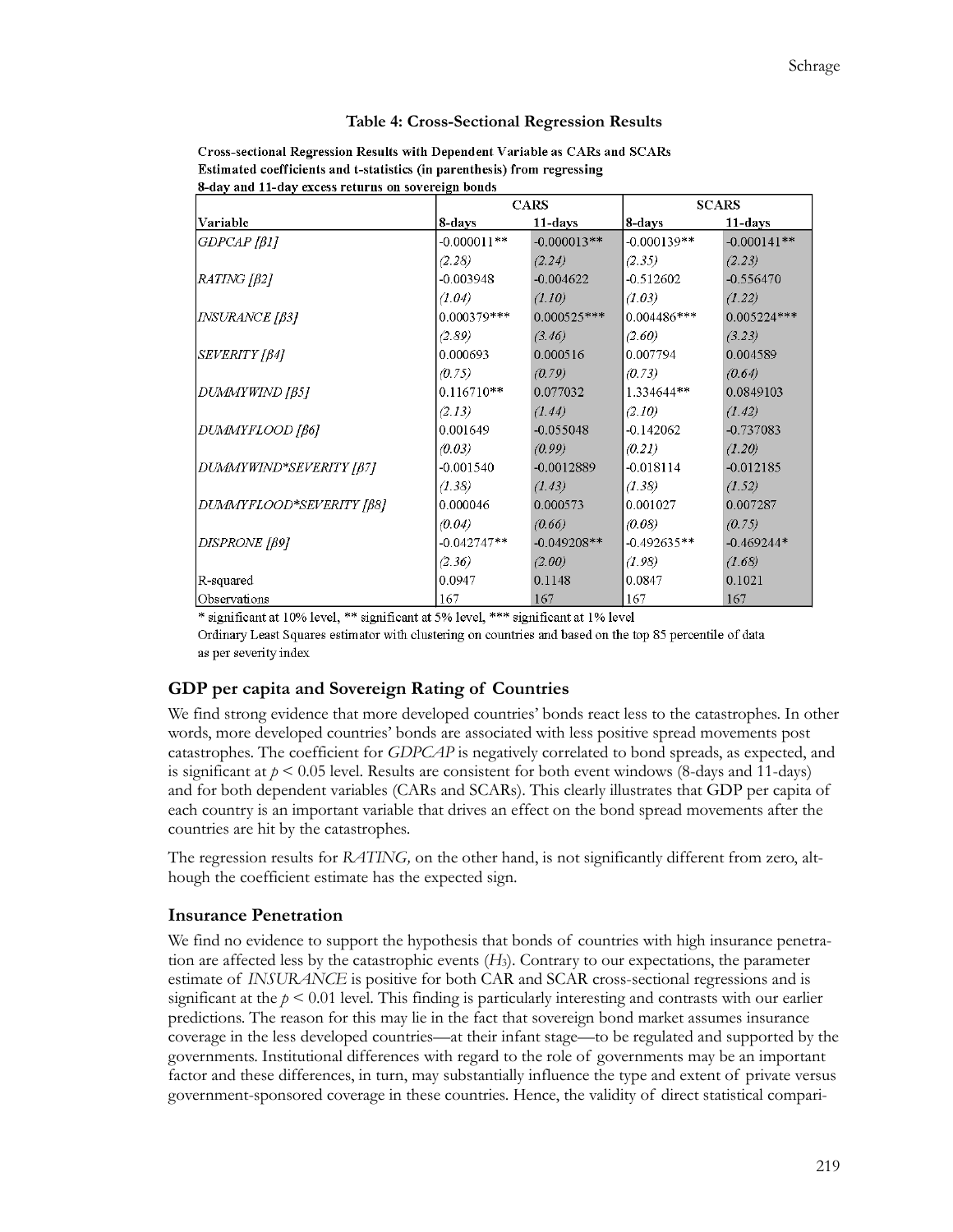son may be impaired by the fact that the relative importance of state and private insurance varies greatly from one country to another.

# **Catastrophe Size Effects**

In our first round of regressions, the coefficient estimates of *SEVERITY* were not significantly different from zero. We have then introduced interaction variables with the type of catastrophes to better understand the size effects. Table 5 presents the results for the linear combination coefficient estimates and t-statistics. We find that the bond yield response to severity of events depends on the type of the catastrophe. The regression results show that for *floods* there is a size effect as predicted in our hypothesis. The coefficient of the interaction variable of floods and severity is positive and significant at *p* < 0.10 level for 8-day event window and at *p* <0.05 level for 11-day event window. In other words, severe foods are associated with larger bond spread movement. For earthquakes and windstorms, there is no detectable statistical relation between the size of the catastrophe and the cumulative abnormal bond returns. Although the increase in bond spreads may represent a size effect, there is no evidence to support the proposition that the larger earthquakes and windstorms cause larger spread movements immediately after the natural disasters.

# **Table 5: Cross-Sectional Regression Results–Related Linear Combination Coefficient Estimates**

|                                                                                 |                       | <b>CARS</b>           |                       | <b>SCARS</b>           |
|---------------------------------------------------------------------------------|-----------------------|-----------------------|-----------------------|------------------------|
| Variable                                                                        | 8-davs                | 11-days               | 8-days                | 11-davs                |
| <i>SEVERITY</i>                                                                 | 0.000693              | 0.000516              | 0.007794              | 0.004589               |
| $\sqrt{\beta}$ 47                                                               | (0.75)                | (0.79)                | (0.73)                | (0.64)                 |
| SEVERITY + DUMMYWIND*SEVERITY<br>$\left[\frac{\beta 4 + \beta 7}{\beta}\right]$ | $-0.000848$<br>(1.54) | $-0.000772$<br>(1.29) | $-0.010320$<br>(1.61) | $-0.009595*$<br>(1.69) |
| SEVERITY + DUMMYFLOOD*SEVERITY                                                  | 0.000739*             | $0.001089**$          | 0.008821              | $0.011877**$           |
| $\left[\sqrt{\beta 4} + \beta 8\right]$                                         | (1.75)                | (1.96)                | (1.56)                | (2.01)                 |
| R-squared                                                                       | 0.0947                | 0.1148                | 0.0847                | 0.1021                 |
| <b>Observations</b>                                                             | 167                   | 167                   | 167                   | 167                    |

| <b>Cross-sectional Regression Results with Dependent Variable as CARs and SCARs</b>                   |
|-------------------------------------------------------------------------------------------------------|
| Related "linear combination" coefficient estimates \and t-statistics (in parenthesis) from regressing |
| 8-day and 11-day excess returns on sovereign bonds                                                    |

\* significant at 10% level, \*\* significant at 5% level, \*\*\* significant at 1% level

This table reports results from calculation of linear combinations of coefficients estimated in Table-9 above.

While results indicate some differences between the types of the catastrophes, the reason for these differences is not apparent. Although we are able to report that, for floods, severity is a significant variable to explain the magnitude of abnormal bond returns, the performance of earthquakes and windstorms keeps us from concluding that bond performance comes from largest catastrophes.

# **Disaster-prone Countries**

We find evidence that the magnitude of abnormal returns associated with catastrophes is indeed less for the disaster-prone countries (*H*5). The sovereign bond spreads are negatively correlated to *DIS-PRONE,* as expected, and the coefficient is different from zero at *p* < 0.05 level for both 8-day and 11-day event windows. Thus, the results indicate disaster-prone countries may have natural hazard exposure embedded in their bond prices.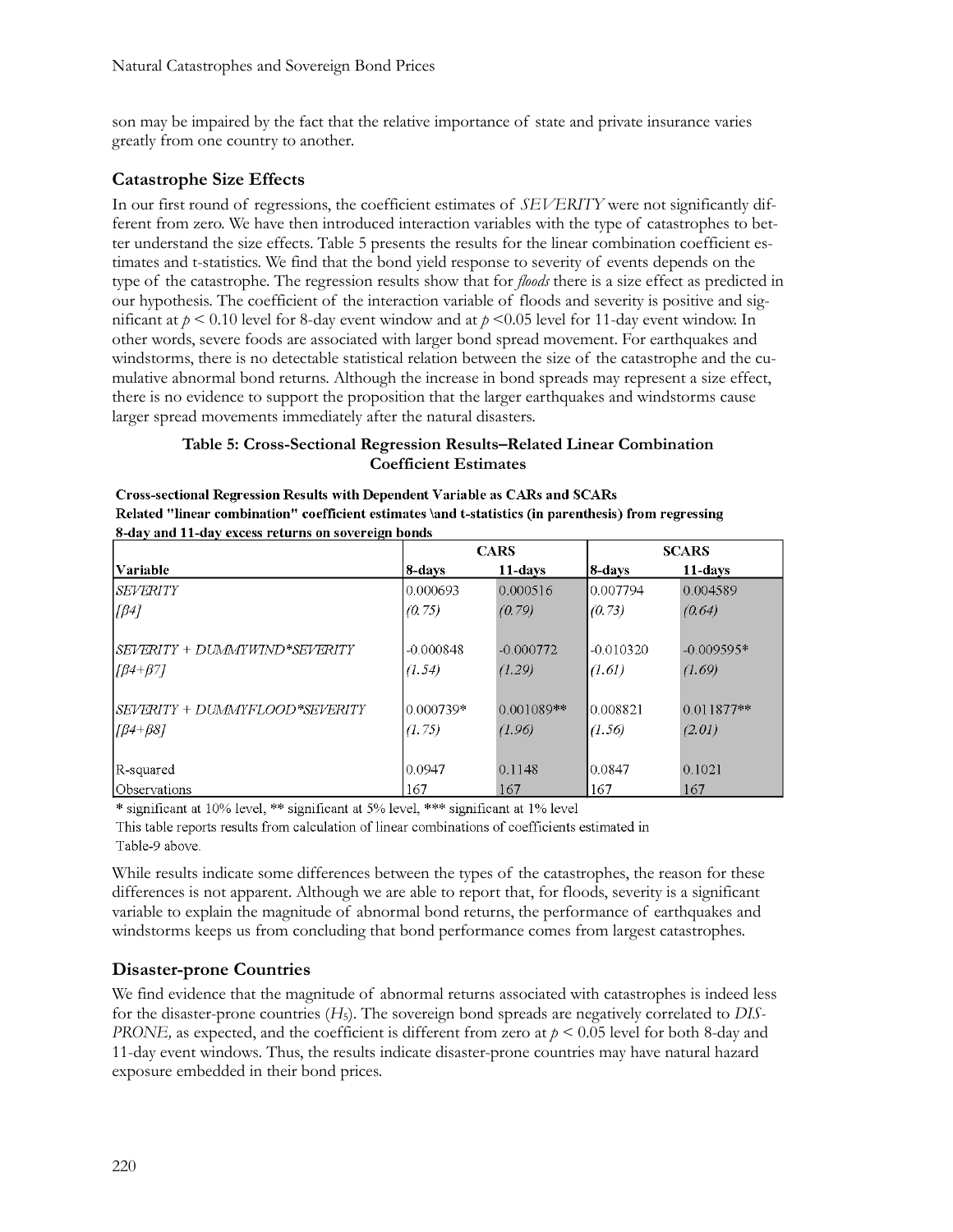# **DISCUSSION AND CONCLUSION**

We set out to understand whether and how natural disasters may affect sovereign bond spreads and consequently the country risk and host-country borrowing costs and strategies for MNCs. Examining 211 catastrophic events in 25 countries over the period of 1994 through 2003, we show that, on average, catastrophes have a material impact on the bond returns of the developing country governments. In other words, sovereign bond spreads increase after a catastrophes hit these countries, thus, raising the cost of borrowing for those governments and firms domiciled in these countries. This increase is both statistically and economically significant. Our results are supported with the two methodologies—the market model and the sovereign yield spread model—we utilized to calculate abnormal returns for our event study analysis. Bond spreads widen after the catastrophic events and the post-event bond spreads slope is significantly higher than pre-event bond spreads slope. These results indicate that, for a reasonable time horizon after the catastrophes, we do see the effects of catastrophes on sovereign bond prices. Foreign portfolio investors adjust sovereign bond prices for catastrophic events, increasing country risk premium.

Examination of the factors that drive the change in observed premiums revealed that the *development level* of a country, whether a country is *disaster-prone* or not, and the *severity* of the catastrophes (in some cases) were most important influencing factors. Although our analysis provided support for many of the traditional arguments related to why bond markets could react to catastrophes, it also revealed some anomalies. The most noticeable one was that higher insurance penetration (measured in paid premium per capita terms) did not conform to smaller price movements in the sovereign bond spreads. We suggested that this could be explained by institutional differences with regard to the role of governments in these countries, which, in turn, may substantially influence the type and extent of private versus government-sponsored coverage available. Accordingly, the validity of direct statistical comparison may be impaired by the fact that the relative importance of state and private insurance varies greatly from one country to another.

These results have implications for IB research. First, it demonstrates that natural catastrophes affect host-country risk and consequently should be part of evaluating FDI attractiveness. Further research may examine the interaction between a given country risk and the isolated catastrophe risk. Second, given a spectrum of local responsiveness-global integration of activities, IB research may be directed towards a better understanding how to "unbundle" the finance (or other) operations in otherwise locally responsive firms from other operations in countries that bear high catastrophe risk. To this date, IB research has always assumed that local responsiveness is on all levels of operations. This assumption should be relaxed in the future as the case of catastrophe finance shows.

The implications of this research are not limited to the "traditional" MNCs. A new class of MNC those from emerging market countries—are particularly exposed to the catastrophe risk phenomenon. Their main source of financing is domestic and therefore subject to the eventuality of price increases after catastrophic events. Are these emerging-market MNCs prisoners of their domestic capital markets? One implication of our research is that this new class of MNCs should consider becoming a polycentric MNC with easier access funds outside of their home country. A second implication is that issuing securities in foreign markets seems even more attractive for MNCs domiciled in catastrophe-prone countries.

These findings also raise several broader questions about catastrophe risk and their economic implications for developing countries. If governments in these countries are not undertaking institutional reforms that enable a shift of catastrophe financing from the public sector towards the private sector, than IB actors might be increasingly wary of demanding a risk premium for both portfolio and foreign direct investments. As a result, a host-country may become increasingly unattractive as a domicile for MNCs' operations. Strategic managers charged with evaluating developing countries for major investment projects might draw similar implications.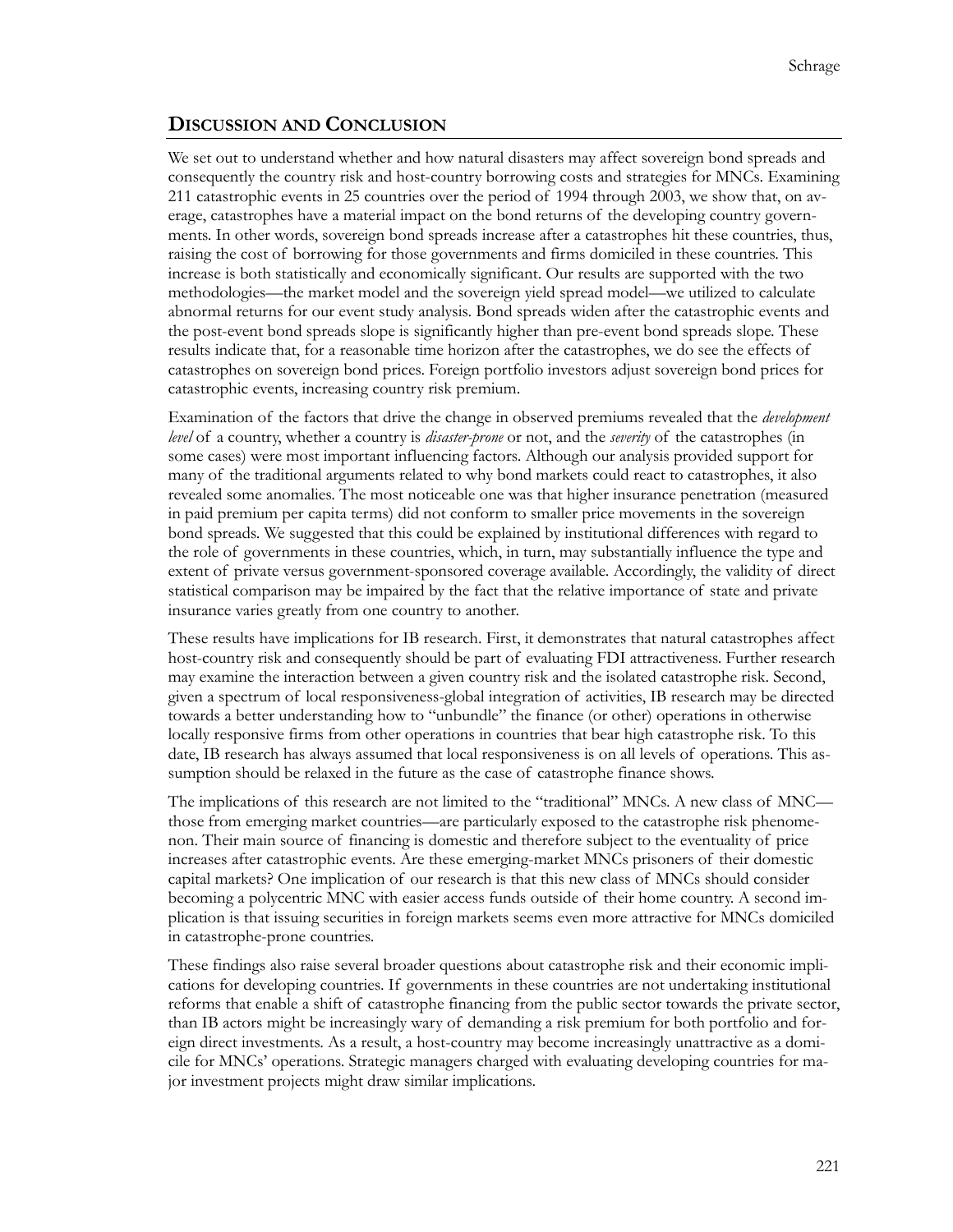Overall, our analysis provides insights with respect to the behavior of sovereign bond markets after catastrophes. The increase in bond spreads after the catastrophic events document the increased country risk premium from the investors' perspective. The higher risk of defaulting on their debt is expected to make it difficult or expensive for the developing country governments to raise funds after a major disaster. This evidence, in its simplest form, supports the use of hedging mechanisms for emerging country governments. Further research about in-depth understanding of a country's risk exposures, a thorough analysis of potential benefits of mitigation efforts, and cost tradeoffs between different types of risk-financing instruments would provide a valuable contribution to the growing literature in financing and managing catastrophe risk in developing economies. IB scholars may also develop this study further into the direction of understanding how MNCs can mitigate the hostcountry risk.

# **REFERENCES**

- Ball, R. & Brown, P. (1968). An empirical evaluation of accounting income numbers. *Journal of Accounting Research, 6*, 159-178.
- Bartlett, C. A., & Sumantra, G. (1989). *Managing across borders: The transnational solution*, Boston, MA: Harvard Business School Press.
- Block, S. A., & Vaaler, P. M. (2004). The price of democracy: Sovereign risk ratings, bond spreads and political business cycles in developing countries. *Journal of International Money and Finance, 23*, 917-946.
- Brown, S. J., & Warner, J. B. (1980). Measuring security price performance. *Journal of Financial Economics, 8*, 205- 258.
- Brown, S. J., & Warner, J. B. (1985). Using daily stock returns: The case of event studies. *Journal of Financial Economics, 14*, 3-31.
- Campbell, J. Y., Lo, A. W. C., & MacKinlay, A. C. (1997). *The econometrics of financial markets*, New Jersey: Princeton University Press.
- Cantor, R. & Packer, F. (1996). Determinants and impact of sovereign credit ratings. In *Federal Reserve Bank of New York Economic Policy review*, October, 37-53.
- Cassard, M. & Folkerts-Landau, D. (1997). Sovereign debt: Managing the risks. *Finance and Development, 34,* 12- 15.
- Cummins, J. D. & Weiss, M. A. (2000). The global market for reinsurance: consolidation, capacity and efficiency. *Brookings-Wharton Papers on Financial Services*.
- Cutler, D. M. & Zeckhauser, R. J. (1999). Reinsurance for catastrophes and cataclysms. In K. Froot (Ed.), *The financing of catastrophe Risk* Chicago, IL: University of Chicago Press.
- Doherty, N. A. (1997). Financial innovation in the management of catastrophic risk. *Journal of Applied Corporate Finance, 10*, 84-95
- Eden, L. & Molot, M. A. (2002). Insiders, outsiders and host country bargains. *Journal of International Management*, *8*, 359–388
- EM-DAT. (2003). *The OFDA/CRED international disaster database*. Université Catholique de Louvain Brussels Belgium. Retrieved fro[m www.em](http://www.em-dat.net/)-dat.net
- Fagre, N. & Wells, L. T. (1982). Bargaining power of multinationals and host governments, *Journal of International Business Studies*, *13*, 9-23.
- Fama, E. F. (1970). Efficient capital markets: A review of theory and empirical work. *Journal of Finance, 25*, 383- 417.
- Fama, E. F. (1991). Efficient capital markets: II. *Journal of Finance, 46*, 575-1618.
- Fama, E. F., Fisher, L., Jensen, M. C., & Roll, R. (1969). The adjustment of stock prices to new information. *International Economic Review, 10*, 1-21.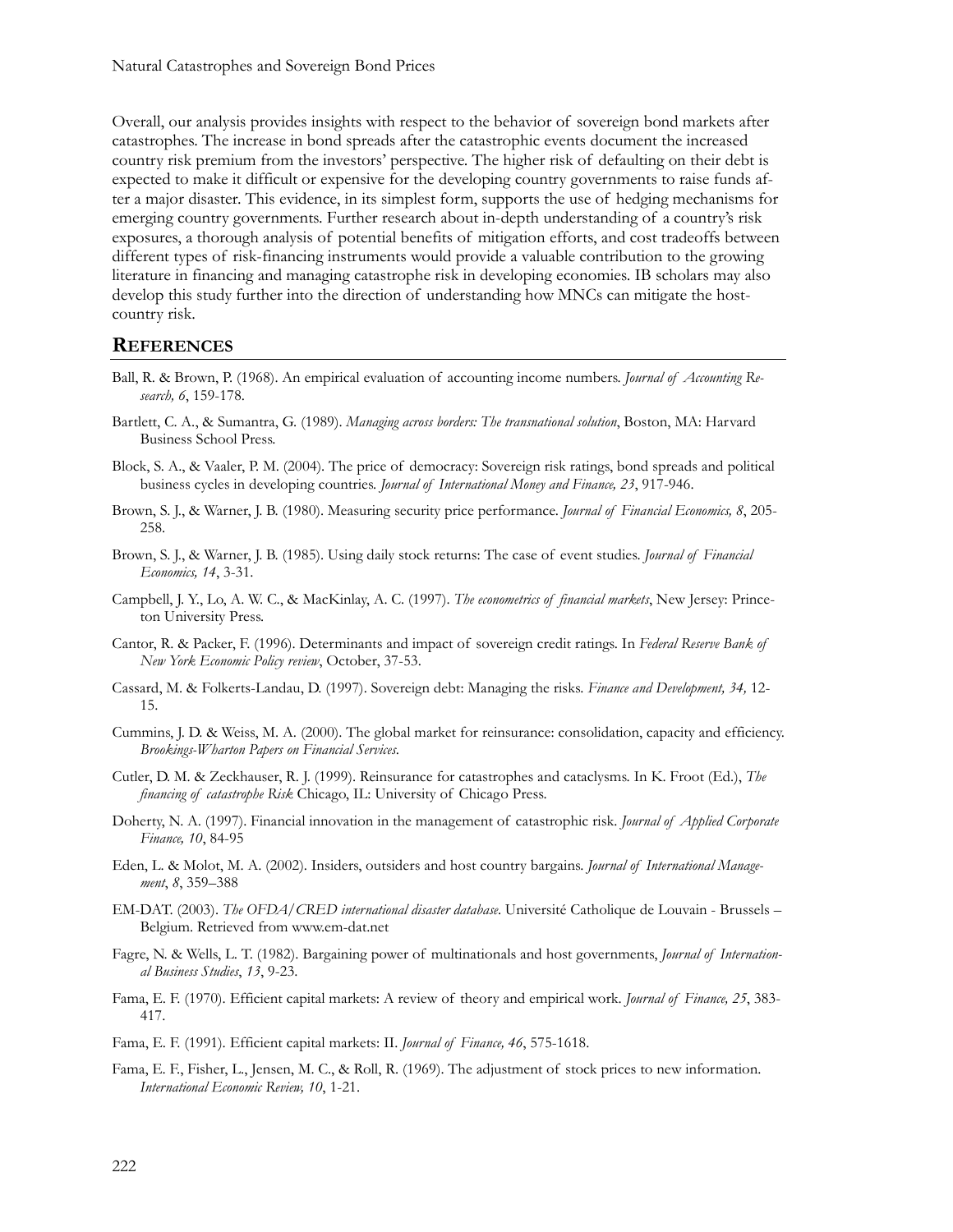- Freeman, P. K. (1999). *Infrastructure, natural disasters and poverty.* Paper presented at the World Bank conference on Issues for a Consultative Group for Global Disaster Reduction, Paris, France, June 1-2.
- Froot, K. A. (1997). The limited financing of catastrophe risk: An overview. *NBER Working Paper,* (6025).
- Froot, K. A. (1999). Evolving market for catastrophic event risk. *NBER Working Paper,* (7287).
- Froot, K. A., (2001). The market for catastrophe risk: A clinical examination. *Journal of Financial Economics, 60*(2- 3), 529-571
- Froot, K. A. & O'Connell, P. G. (1997). On the pricing of intermediated risks: Theory and application to catastrophe reinsurance. *NBER Working Paper*, (6011).
- Froot, K. A. & O'Connell, P. G. (1999). The pricing of US catastrophe reinsurance. In K. Froot (Ed.), *The financing of catastrophe risk*. Chicago, IL: University of Chicago Press.
- Froot, K. A., Murphy, B., Stern, A. & Usher, S. (1995). The emerging asset class: Insurance risk. Special report from Guy Carpenter and Company, Reprinted in *Viewpont, 24*, 19-28.
- Gurenko, E. (2004). Building effective catastrophe insurance programmes at the country level: A risk management perspective. In E. N. Gurenko (Ed.), *Catastrophe risk and reinsurance: A country risk management perspective.*  London: Risk Books.
- Hand, J. R. M., Holthausen, R. W., & Leftwich, R. W. (1992). The effect of bond rating agency announcements on bond and stock prices. *Journal of Finance, 47*, 733-779.
- Henisz, W. (2000). The institutional environment for multinational investment. *The Journal of Law, Economics and Organization*, *16*(2), 334-364.
- Ibarra, H. (2004). Self-Insurance Funds in Mexico. In E. N. Gurenko (Ed.), *Catastrophe Risk and Reinsurance: A Country Risk Management Perspective.* London: Risk Books.
- J.P. Morgan (1995). *Introducing the emerging markets bond index plus (EMBI+).* Market Brief.
- Kindleberger, C. P. (1970). *The international corporation.* Cambridge, MA: MIT Press.
- Kleindorfer, P., & Kunreuther, H. (1999a). The complementary roles of mitigation and insurance in managing catastrophic risks. *Risk Analysis, 19*, 727-738.
- Kleindorfer, P., & Kunreuther, H. (1999b). Challenges facing the insurance industry in managing catastrophic risks. In K. Froot (Ed.), *The financing of catastrophe risk*, Chicago, IL: University of Chicago Press.
- Kobrin, S. (1987). Testing the bargaining hypothesis in the manufacturing sector in developing countries. *International Organization*, *41*, 609-638.
- Kunreuther, H., & Linnerooth-Bayer, J. (2003). The financial management of catastrophic flood risks in emerging economy countries. *Risk Analysis, 23*, 627-639.
- Kunreuther, H., Deodatis, G., & Smyth, A. (2004). Integrating mitigation with risk-transfer instruments. In E. N. Gurenko (Ed.), *Catastrophe risk and reinsurance: A country risk management perspective*. London: Risk Books.
- Lane, M. (2004). The viability and likely pricing of cat bonds for developing countries. In E. N. Gurenko (Ed.), *Catastrophe risk and reinsurance: A country risk management perspective.* London: Risk Books.
- Larrian, G., Reisen, H., & Von Maltzan, J. (1997). Emerging market risk and sovereign credit ratings. *OECD Development Center Technical Papers,* (124). Organization for Economic Cooperation and Development, Paris, France.
- Lee, K. C., & Kwok, C. C. Y. (1988). Multinational corporations vs. domestic corporations: International environmental factors and determinants of capital structure. *Journal of International Business Studies*, *19*, 195-217.
- Lenway, S., & Murtha, T. (1994). The state as strategist in international business research. *Journal of International Business Studies*, *25*, 513-535.
- Lewis, C. M., & Murdock, K. C. (1996). The role of government contracts in discretionary reinsurance markets for natural disasters. *Journal of Risk and Insurance, 63*, 567-597.
- MacKinlay, A. C. (1997). Event studies in economics and finance. *Journal of Economic Literature, 35*, 12-39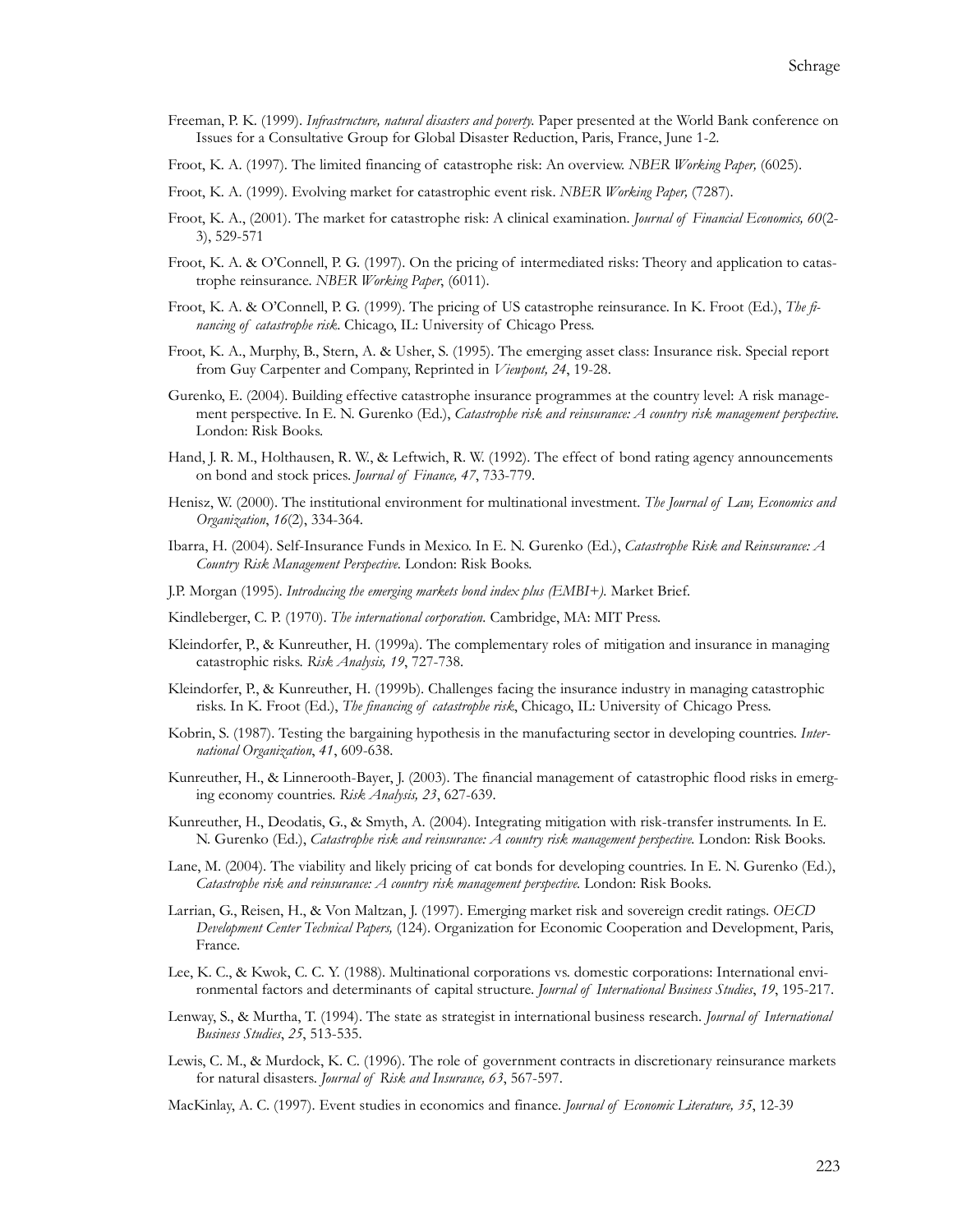- Minor, M. (1994). The demise of expropriation as an instrument of LDC policy, 1980-1992. *Journal of International Business Studies*, *25*, 177-188.
- Munich Re. (2004). *Topics Geo Natural Catastrophes 2003*.
- Murtha, T., & Lenway, S. (1994). Country capabilities and the strategic state: How national political institutions affect multinational corporations' strategies. *Strategic Management Journal*, *15*, 113-130.
- National Research Council. (1999). *Natural disaster losses: A framework for assessment.* Committee on Assessing the Costs of Natural Disasters. Washington, DC: National Academy Press.
- Oetzel, J. M., Bettis, R. A., & Zenner, M. (2001). Country risk measures: How risky are they? *Journal of World Business*, *36*(2), 128–145
- Perlmutter, H. (1969). The tortuous evolution of the multinational corporation. *Columbia Journal of World Business*, *4*, 9-18
- Pollner, J. (2001). Catastrophe risk management using alternative risk financing and insurance pooling mechanisms. *World Bank, Country Economics Department*, (2560).
- Porter, M. E. (1986). Changing patterns of international competition. *California Management Review*, 28(2), 9-40.
- Priest, G. (1996). The government, the market, and the problem of catastrophic loss. *Journal of Risk and Uncertainty, 12*, 219-237.
- Seo, J. (2004). Evidence of market response to coverage value in some major catatsrophe insurance programmes. In E. N. Gurenko (Ed.), *Catastrophe risk and reinsurance: A country risk management perspective*. London: Risk Books.
- Stripple, J. (1998). *Securitizing the risks of climate change: Institutional innovations in the insurance of catastrophic risk.* Interim Report IR-98-098/December at the International Institute for Applied Systems Analysis (IIASA), Laxenburg, Austria.
- Swiss Re. (1996). Natural Catastrophes and Major Losses in 1995. Swiss Re Sigma, (2).
- Swiss Re. (1997). Natural Catastrophes and Major Losses in 1996. Swiss Re Sigma, (3).
- Swiss Re. (1998). Natural Catastrophes and Major Losses in 1997." Swiss Re Sigma, (3).
- Swiss Re. (1999). Natural Catastrophes and Man-made Disasters in 1998. Swiss Re Sigma, (1).
- Swiss Re. (2000). Natural Catastrophes and Man-made Disasters in 1999. Swiss Re Sigma, (2).
- Swiss Re. (2001). Natural Catastrophes and Man-made Disasters in 2000. Swiss Re Sigma, (2).
- Swiss Re. (2002). Natural Catastrophes and Man-made Disasters in 2001. Swiss Re Sigma, (1).
- Swiss Re. (2003). Natural Catastrophes and Man-made Disasters in 2002. Swiss Re Sigma, (2).
- Swiss Re. (2003). Worldwide Premiums and Indicators. Sigma Database.
- Swiss Re. (2004). Natural Catastrophes and Man-made Disasters in 2003. Swiss Re Sigma, (1).
- Swiss Re. (2004b). Exploiting the Growth Potential of Emerging Insurance Markets China and India in the Spotlight. Swiss Re Sigma, (5).
- Swiss Re. (2005). Tsunami in South East Asia: Building Financial Protection. Swiss Re Sigma Focus Report.
- UNCTAD. (2002). *World investment report 2002*. New York, NY: United Nations Conference on Trade and Development.
- Vaaler, P. M., Schrage, B. N., & Block, S. A. (2004). Counting the investor vote: Political business cycle effects on sovereign bond spreads in developing countries. *Journal of International Business Studies, 35*(4), 1-27.
- Vernon, R. (1971). *Sovereignty at bay: The multinational spread of U.S. enterprise*. New York, NY: Basic Books.
- Vernon, R. (1977). *Storm over the multinationals*. Cambridge, MA: Harvard University Press
- Wells, L., & Gleason, E. (1995). Is foreign infrastructure investment still risky? *Harvard Business Review*, *September/October Volume,* 44-53.